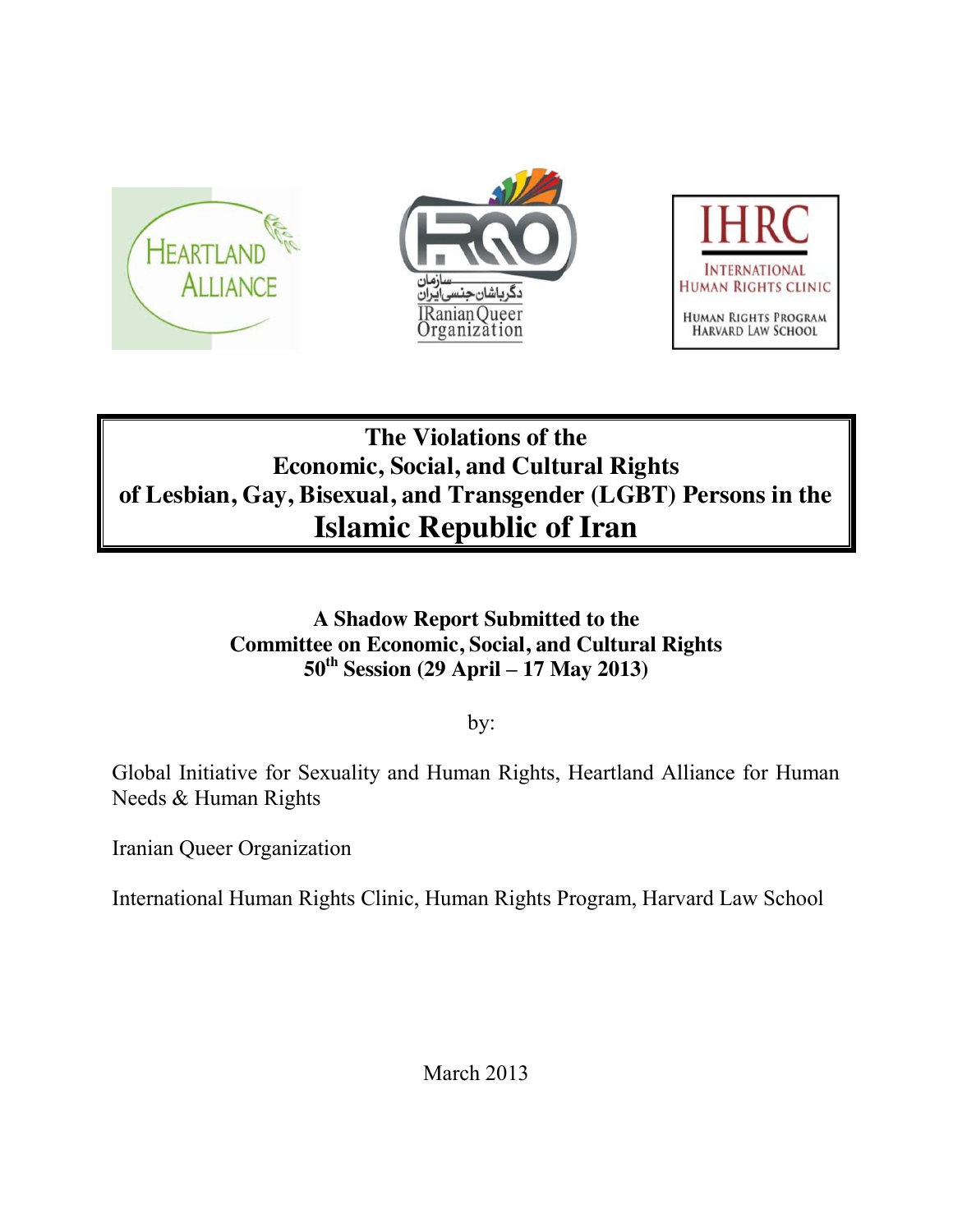### **TABLE OF CONTENTS**

| I.   | <b>INTRODUCTION</b>                                 | $\overline{2}$ |
|------|-----------------------------------------------------|----------------|
| П.   | <b>EXECUTIVE SUMMARY</b>                            | 3              |
| III. | <b>SUBSTANTIVE VIOLATIONS</b>                       | 5              |
|      | 1. Article 2 (2) (Non-Discrimination)               | 5              |
|      | 2. Article 12 (Right to Health)                     | 11             |
|      | a. Sex reassignment surgery                         | 11             |
|      | b. LGBT individuals living with HIV                 | 16             |
|      | 3. Article 15 (Right to Take Part in Cultural Life) | 18             |
|      | 4. Article 6 (Right to Work)                        | 20             |
|      | IV. CONCLUSION                                      | 23             |
| V.   | <b>RECOMMENDATIONS</b>                              | 23             |
|      | VI. PROPOSED QUESTIONS FOR THE GOVERNMENT OF IRAN   | 24             |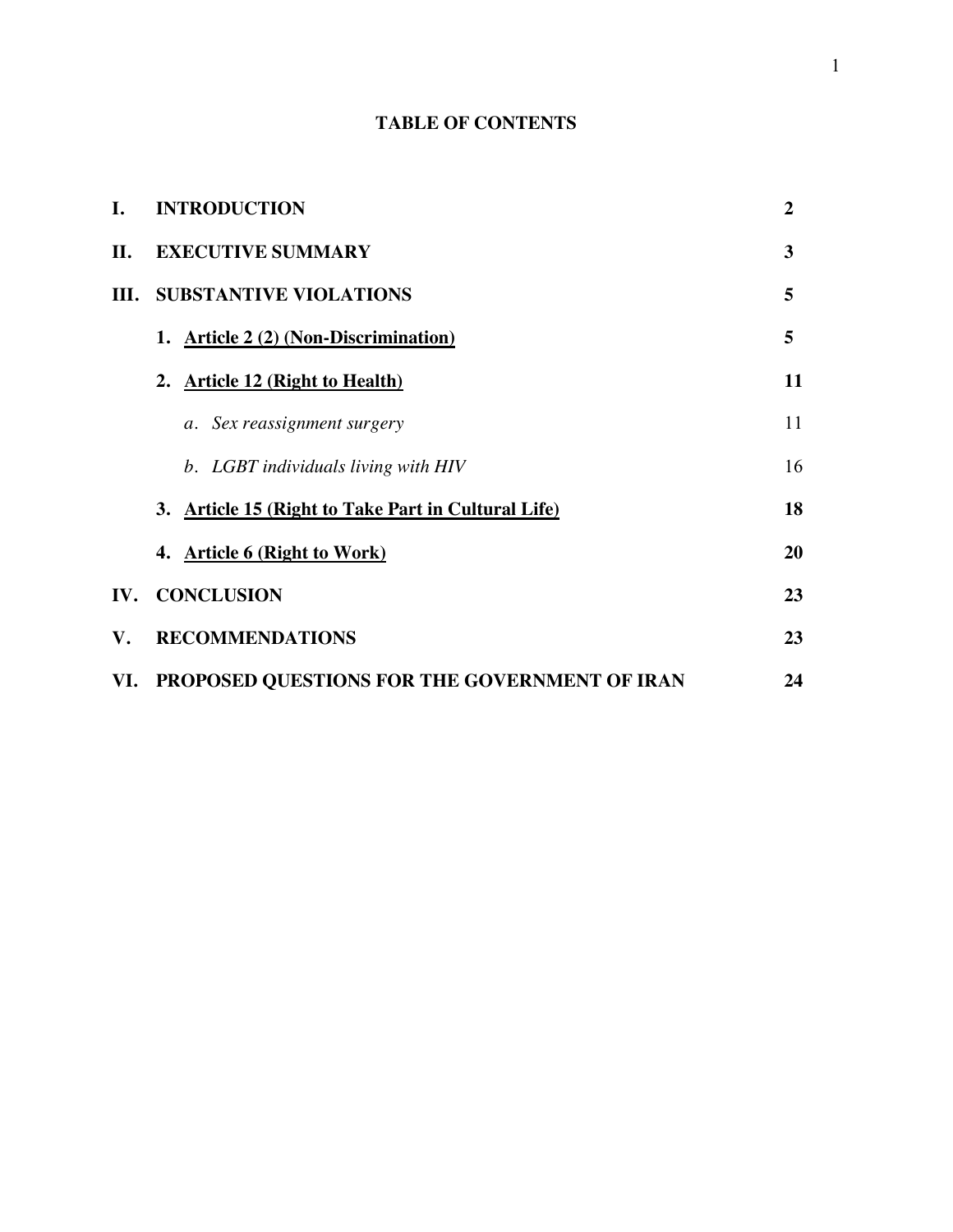#### **I. INTRODUCTION**

This shadow report is submitted to the Committee on Economic, Social, and Cultural Rights (hereinafter "CESCR" or "the Committee") on the occasion of its  $50<sup>th</sup>$  Session (29 April – 17 May 2013) by Global Initiative for Sexuality and Human Rights of the Heartland Alliance for Human Needs & Human Rights, Iranian Queer Organization, and International Human Rights Clinic of the Human Rights Program at Harvard Law School, in order to elaborate the violations of the 1966 International Covenant on Economic, Social, and Cultural Rights (hereinafter "ICESCR") committed by the Islamic Republic of Iran (hereinafter "Iran") against Lesbian, Gay, Bisexual, and Transgender (hereinafter "LGBT") individuals.<sup>1</sup>

Iran is a State party to the ICESCR, which it ratified on June 24,  $1975<sup>2</sup>$  In accordance with Article 9 of the Civil Code of Iran, international treaties which Iran has concluded are legally binding upon it,<sup>3</sup> and therefore, Iran is under the obligation to enforce the rights of individuals under the ICESCR. Despite its obligation, Iran has failed to take measures to protect the rights of LGBT individuals as stipulated under the ICESCR, and on numerous occasions, it has also acted in violation of the Covenant.

[http://treaties.un.org/Pages/ViewDetails.aspx?src=TREATY&mtdsg\\_no=IV-3&chapter=4&lang=en](http://treaties.un.org/Pages/ViewDetails.aspx?src=TREATY&mtdsg_no=IV-3&chapter=4&lang=en) (Feb. 22, 2013).

<sup>&</sup>lt;sup>1</sup> This report was drafted by Hadyu Ikrami (LL.M. 2013, Harvard Law School) under the supervision of Mindy Jane Roseman, J.D., Ph.D. (Academic Director, Human Rights Program & Lecturer on Law, Harvard Law School), with the help and support of Saghi Ghahraman (Director, Iranian Queer Organization) and Stefano Fabeni (Managing Director, Global Initiative for Sexuality and Human Rights, Heartland Alliance for Human Needs & Human Rights).<br><sup>2</sup> See International Covenant on Economic, Social, and Cultural Rights, New York, 16 December 1966, Status as *22-02-2013 05:04:15 EDT,* United Nations Treaty Collection,

<sup>3</sup> *Civil Code of the Islamic Republic of Iran*, 23 May 1928, <http://www.unhcr.org/refworld/country,LEGAL,,LEGISLATION,IRN,,49997adb27,0.html> (last visited Feb. 22, 2013), art. 9.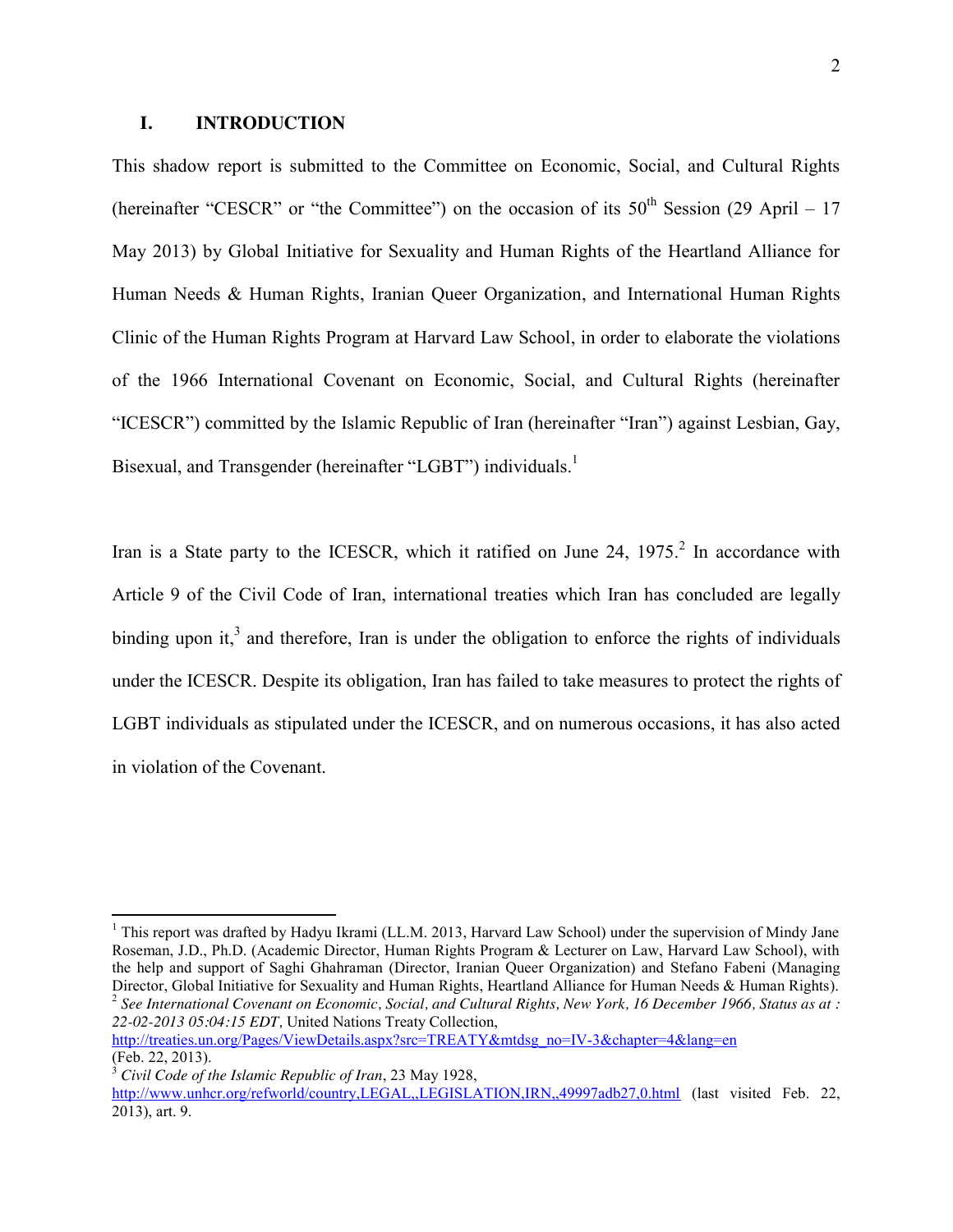#### **II. EXECUTIVE SUMMARY**

On March 11, 2013, Dr. Ahmed Shaheed, the UN Special Rapporteur on the Situation of Human Rights in the Islamic Republic of Iran presented his report dated February 28, 2013 to the Human Rights Council in its  $22<sup>nd</sup>$  Session.<sup>4</sup> He reported that "members of the lesbian, gay, bisexual, and transgender community (LGBT) face harassment, persecution, cruel punishment, and are denied basic human rights."<sup>5</sup> This report echoed the Concluding Observations of the Human Rights Committee on Iran dated November 29,  $2011<sup>6</sup>$  in which the Committee also expressed its concern "that these persons face discrimination on the basis of their sexual orientation, including with respect to access to employment, housing, education and health care, as well as social exclusion within the community."<sup>7</sup>

Such report and observations demonstrate that the violations of the rights of LGBT persons in Iran continue to occur at alarming pace, and this warrants joint international actions to stop those violations. In this report, we elaborate the violations of 4 (four) articles under the ICESCR: Article 2, par. 2 (right not to be subject to discrimination), Article 12 (right to health), Article 15 (right to take part in cultural life), and Article 6 (right to work).

<sup>4</sup> *Human Rights Situation in Iran Warrants Serious Concern, UN Expert Reports*, UN News Center, [http://www.un.org/apps/news/story.asp/h%3Cspan%20class=%27pullme%27%3EIn%20short,%20when%20you%2](http://www.un.org/apps/news/story.asp/h%3Cspan%20class=%27pullme%27%3EIn%20short,%20when%20you%20empower%20a%20woman,%20you%20change%20the%20world%3C/span%3Ettp:/www.unfpa.org/www.fao.org/www.unicef.org/story.asp?NewsID=44344&Cr=iran&Cr1=#.UUF9EDeyIg-) [0empower%20a%20woman,%20you%20change%20the%20world%3C/span%3Ettp://www.unfpa.org/www.fao.org/](http://www.un.org/apps/news/story.asp/h%3Cspan%20class=%27pullme%27%3EIn%20short,%20when%20you%20empower%20a%20woman,%20you%20change%20the%20world%3C/span%3Ettp:/www.unfpa.org/www.fao.org/www.unicef.org/story.asp?NewsID=44344&Cr=iran&Cr1=#.UUF9EDeyIg-)<br>www.unicef.org/story.asp?NewsID=44344&Cr=iran&Cr1=#.UUF9EDeyIg- (Mar. 11, 2013).

 $\frac{1}{5}$  Report of the Special Rapporteur on the Situation of Human Rights in the Islamic Republic of Iran, submitted to the Human Rights Council, Twenty-second session, A/HRC/22/56,

[http://www.ohchr.org/Documents/HRBodies/HRCouncil/RegularSession/Session22/A-HRC-22-56\\_en.pdf](http://www.ohchr.org/Documents/HRBodies/HRCouncil/RegularSession/Session22/A-HRC-22-56_en.pdf) (Feb. 28, 2013) [hereinafter "Report of Special Rapporteur on Human Rights in Iran"] at 20, 168.

<sup>&</sup>lt;sup>6</sup> Concluding Observations of the Human Rights Committee, Consideration of reports submitted by States parties under article 40 of the Covenant,  $103^{rd}$  session, Oct. 17 – Nov. 4, 2011, CCPR/C/IRN/CO/3, Nov. 29, 2011 [hereinafter "Human Rights Committee Concluding Observations"] at 3, ¶ 10. <sup>7</sup> *Id.*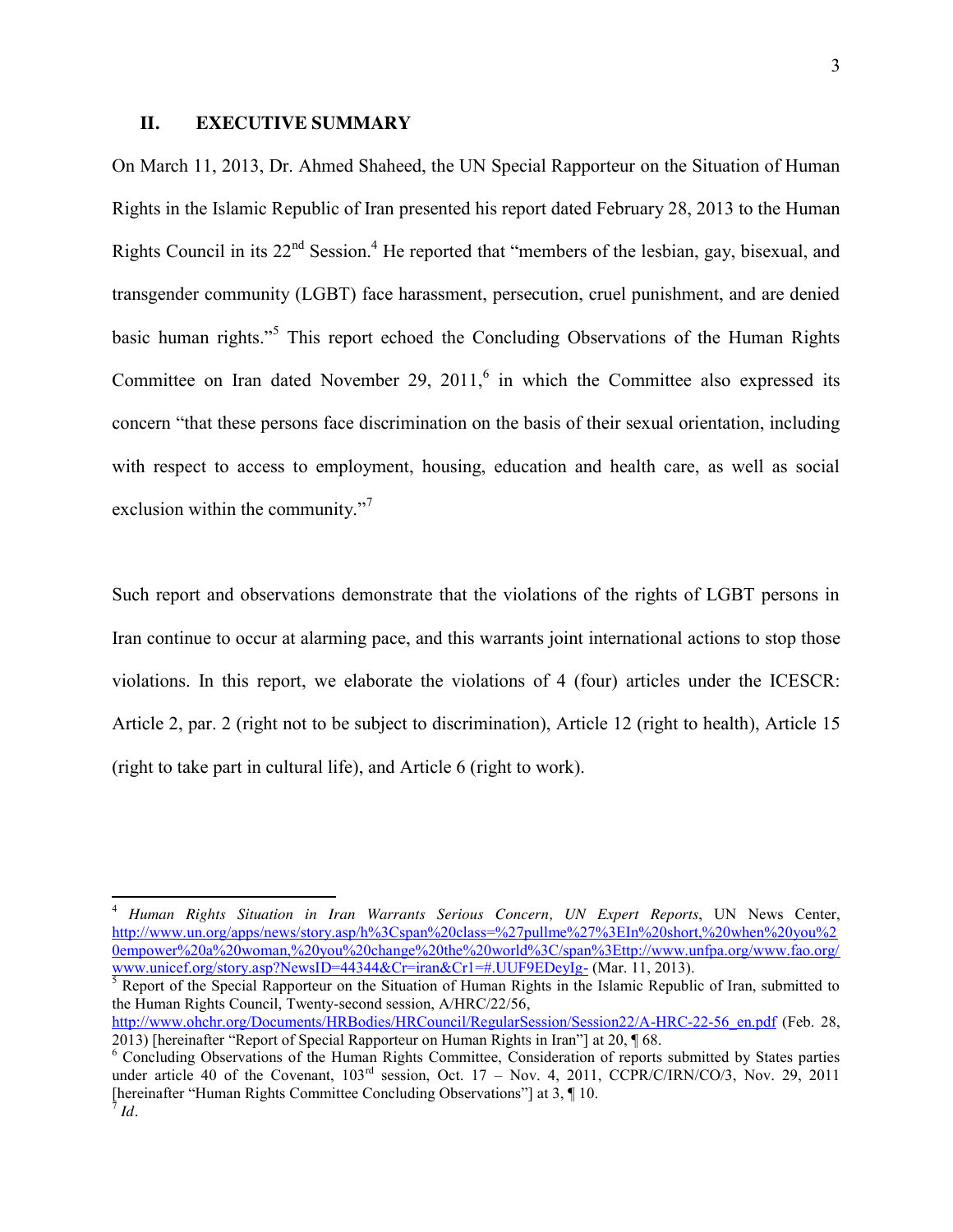*First*, the prohibition against discrimination has been violated by virtue of Iran's *de jure* and *de facto* discrimination against LGBT individuals. Iran has committed *de jure* discrimination because it has enacted laws and regulations that deprive LGBT individuals of the rights which non-LGBT individuals enjoy. Iran has also committed *de facto* discrimination because it has failed to take measures to prevent and suppress systematic persecution against LGBT persons. *Second*, the provision on the right to health has been violated by virtue of Iran's policy on sex reassignment surgery and towards those LGBT individuals living with HIV. *Third*, Iran has violated the right of LGBT persons to participate in cultural life by its strict control of the internet and other communication media, therefore breaching the rights of LGBT persons to manifest their cultural identity, membership, and activities. *Fourth*, Iran's policy on military exemption card and its severe neglect of LGBT persons who suffer from continuous and persistent discrimination in employment suggest violations of the right to work.

We note that Iran has been responsive throughout the Pre-Sessional Working Group,  $49<sup>th</sup>$  Session (21-25 May 2012), in that Iran provided Replies to the List of Issues in Connection with the Consideration of the Second Periodic Report (E/C.12/IRN/2). However, we are of the view that some of the answers that Iran provided are inconsistent with the Committee's interpretation of the scope of States Parties' obligations under the ICESCR.<sup>8</sup> We also note that Iran has recently approved a new draft Islamic Penal Code, pending signature of the President. However, we regret that it still criminalizes homosexuality and thus, reiterates discrimination.<sup>9</sup> Therefore, much work remains to be done before Iran acts in compliance with the Covenant.

 $\frac{8}{9}$  *See* pages 5 – 6 of this report.<br> $\frac{9}{9}$  *See* pages 6 – 7 of this report.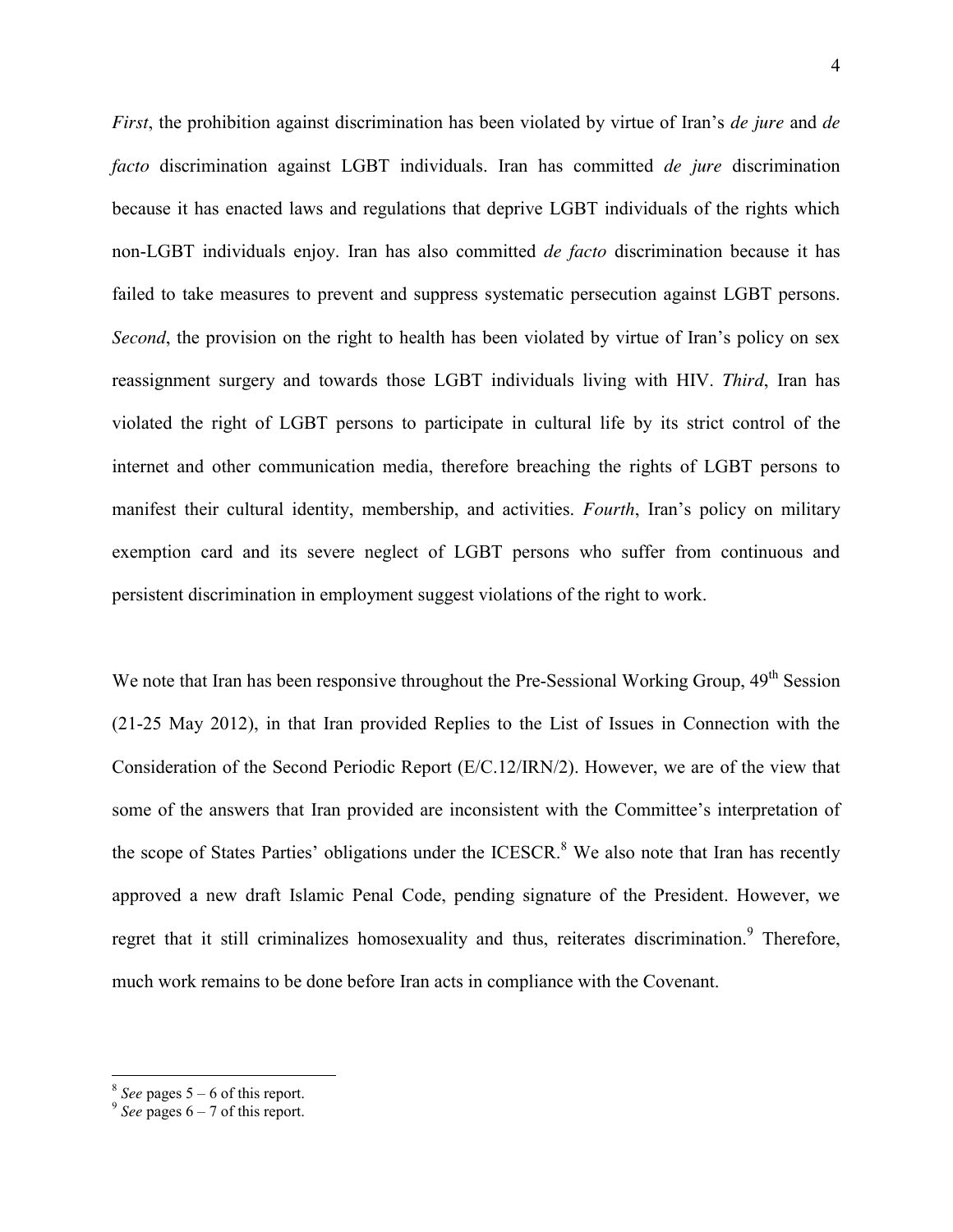#### **III. SUBSTANTIVE VIOLATIONS**

#### **1. Article 2 (2) (Non-Discrimination)**

Article 2 paragraph (2) of the ICESCR obliges Iran to protect the rights of everyone under the Covenant "without discrimination of any kind", including on the basis of "sex" or "other status."<sup>10</sup>

The CESCR in its General Comment No. 20 on Non-Discrimination in Economic, Social and Cultural Rights (art. 2, para. 2) defines discrimination as:

"[A]ny distinction, exclusion, restriction or preference or other differential treatment that is directly or indirectly based on the prohibited grounds of discrimination and which has the intention or effect of nullifying or impairing the recognition, enjoyment or exercise, on an equal footing, of Covenant rights." $^{11}$ 

The Committee observes that discrimination may occur through actions or omissions committed by State organs,<sup>12</sup> either directly or indirectly,<sup>13</sup> *de jure* or *de facto*.<sup>14</sup> The Committee is also of the view that Article 2 paragraph (2) comprises sexual orientation as one of the grounds on which discrimination may occur, since the words "other status" indicate the non-exhaustive nature of the list of prohibited grounds, and therefore, sexual orientation falls within this list.<sup>15</sup> Contrary to the Committee's view, Iran asserted in its Replies to the List of Issues in Connection with the Consideration of the Second Periodic Report (E/C.12/IRN/2) that "Article 2, paragraph 2, has nothing to do with sexual orientation and the word "sex" in this paragraph is limited to

<sup>&</sup>lt;sup>10</sup> International Covenant on Economic, Social, and Cultural Rights, Dec. 16, 1966, 993 U.N.T.S. 3, art. 2 (2).<br><sup>11</sup> Committee on Economic, Social, and Cultural Rights, *General Comment No. 20, Non-Discrimination in* 

*Economic, Social and Cultural Rights (art. 2, para. 2)*, adopted in the Committee's  $42<sup>nd</sup>$  session, Geneva, 4-22 May 2009, UN Economic and Social Council, E/C.12/GC/20, 10 June 2009, at 3, ¶ 7.

<sup>&</sup>lt;sup>12</sup> *Id.* at 5,  $\P$  14.<br><sup>13</sup> *Id.* at 4,  $\P$  10.<br><sup>14</sup> *Id.* at 3,  $\P$  8. The Committee terms *de jure* discrimination as "formal" discrimination, and *de facto* discrimination as "substantive" discrimination.

<sup>15</sup> *Id.* at 5, ¶ 15; *id.* at 9, ¶ 32.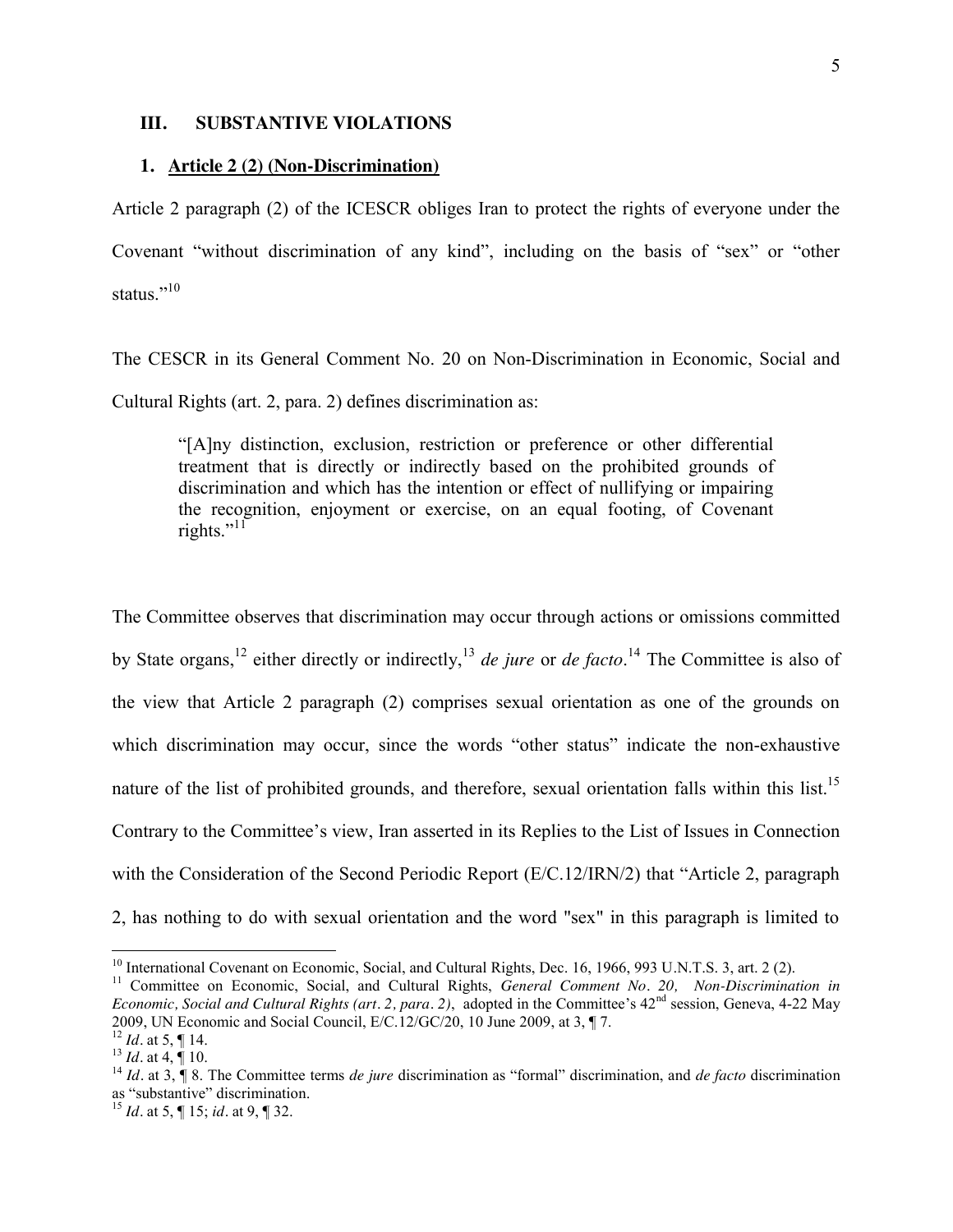male and female. We believe question 4 goes beyond the content of the Covenant, and are amazed to see this question."<sup>16</sup> This assertion reflects Iran's denial of its obligation to protect the rights of everyone under the ICESCR without discrimination on any basis, including sexual orientation. This discrimination occurred both *de jure* and *de facto.*

Formal or *de jure* discrimination against LGBT persons is evidenced by the fact that Iranian laws not only criminalize homosexuality, but also provide severe punishments inconsistent with international human rights standards. For example, under Articles 232 – 233 of the new draft Islamic Penal Code of Iran,  $17$  the "passive"<sup>18</sup> partner of a sexual intercourse between men will be sentenced to death, whereas the "active"<sup>19</sup> partner will receive 100 lashes, insofar as he is Moslem, unmarried, and does not commit rape.<sup>20</sup> Non-Moslem and/or married men are subject to death penalty regardless of whether or not they are "active".<sup>21</sup> According to the new Code, lesbianism and non-penetrative homosexual conducts between men are punishable by 100 lashes.<sup>22</sup> The new Code also provides incredibly low thresholds to prove the occurrence of

<sup>&</sup>lt;sup>16</sup> Replies of the Islamic Republic of Iran to the List of Issues, Jan. 25, 2013, Addendum to the List of Issues in Connection with the Consideration of the Second Periodic Report of the Islamic Republic of Iran, concerning Articles 1 to 15 of the International Covenant on Economic, Social and Cultural Rights (E/C.12/IRN/2), Committee on Economic, Social and Cultural Rights, UN Economic and Social Council, E/C.12/IRN/Q/2/Add.1, Feb. 15, 2013, at 4, ¶ 7.

 $17$  Having been approved by the Iranian Parliament in December 2009, the text of the new Islamic Penal Code was ratified and adopted by the Guardian Council in January 2012. The Code will only enter into force after President Mahmoud Ahmadinejad signs it into law and publishes it in the State Gazette. After the President signs the Code, there will be a three-year trial period to assess how the Code will be implemented. Meanwhile, the existing Islamic Penal Code continues to govern. *See Codifying Repression: An Assessment of Iran's New Penal Code*, Human Rights Watch, [http://www.hrw.org/sites/default/files/reports/iran0812webwcover\\_0.pdf](http://www.hrw.org/sites/default/files/reports/iran0812webwcover_0.pdf) (Aug. 2012) [hereinafter "Human Rights Watch Report on New Penal Code"], at 9.

<sup>&</sup>lt;sup>18</sup> "Passive partner" in homosexual intercourse is the partner who is penetrated.<br><sup>19</sup> "Active partner" is the partner who penetrates.<br><sup>20</sup> Report of Special Rapporteur on Human Rights in Iran, *supra* note 5.<br><sup>21</sup> Id.<br><sup></sup>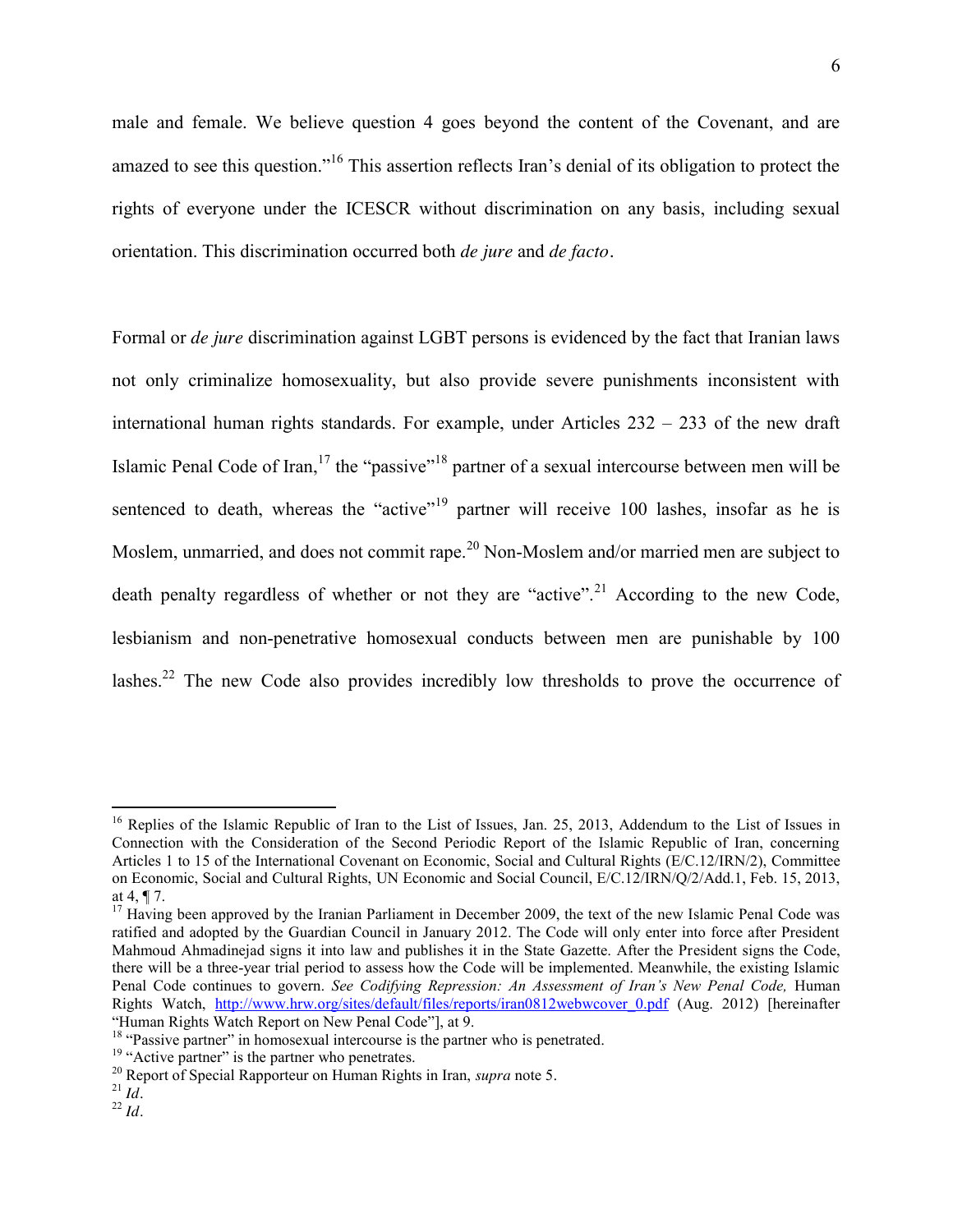homosexual acts, such as if two men are "laying naked under the same cover without necessity and out of passion".<sup>23</sup>

Currently, the existing Islamic Penal Code<sup>24</sup> provides even harsher sentences. For instance, consensual intercourse between men carries mandatory death penalty for both the active and passive partners.<sup>25</sup> The punishment for lesbianism is 100 lashes, and if the act is repeated for the fourth time, it is also punishable by death.<sup>26</sup> The evidentiary rules in proving sodomy only require "the testimony of four righteous men who **might** have observed it"<sup>27</sup> (emphasis added).

Moreover, Iranian courts regularly sentence persons charged with homosexuality to death. This practice has been constantly reported by the media and human rights groups at least over the past six years: in March 2005, two men were put to death by the Teheran Criminal Court after the wife of one of the men allegedly found a videotape of the men having sex.<sup>28</sup> In November 2005, other men named Mokhtar N. and Ali A. were executed in the Shahid Bahonar Square of the northern town of Gorgan after they were convicted of sodomy.<sup>29</sup> In 2009, Moshen G. and Nemat Safavi were convicted of consensual homosexual acts in separate cases, and were sentenced to

<sup>23</sup> New draft Islamic Penal Code, arts. 236-237, quoted in Human Rights Watch Report on New Penal Code, *supra*  note 17, at 26.

<sup>24</sup> *Islamic Penal Code of Iran,* approved on Jul. 30, 1991, ratified on Nov. 28, 1991, amended on May 22, 1996, *at*  http://www.unher.org/refworld/pdfid/4d384ae32.pdf (last visited Feb. 27, 2013).<br>
<sup>25</sup> *Id.*, art. 111.<br>
<sup>26</sup> *Id.*, art. 131.<br>
<sup>27</sup> *Id.*, art. 117.<br>
<sup>27</sup> *Id.*, art. 117.<br>
<sup>28</sup> Etemad newspaper (25 Esfand 1383/15 March 2

Verdonk, Minister for Integration and Immigration, *Netherlands: Threat to Return Gay or Lesbian Iranians*, <http://www.hrw.org/en/news/2006/03/07/netherlands-threat-return-gay-and-lesbian-iranians-0> (Mar. 7, 2006). <sup>29</sup> *We Are a Buried Generation: Discrimination and Violence against Sexual Minorities in Iran,*

Human Rights Watch, [http://www.hrw.org/sites/default/files/reports/iran1210webwcover\\_1.pdf](http://www.hrw.org/sites/default/files/reports/iran1210webwcover_1.pdf) (Dec. 2010), at 29.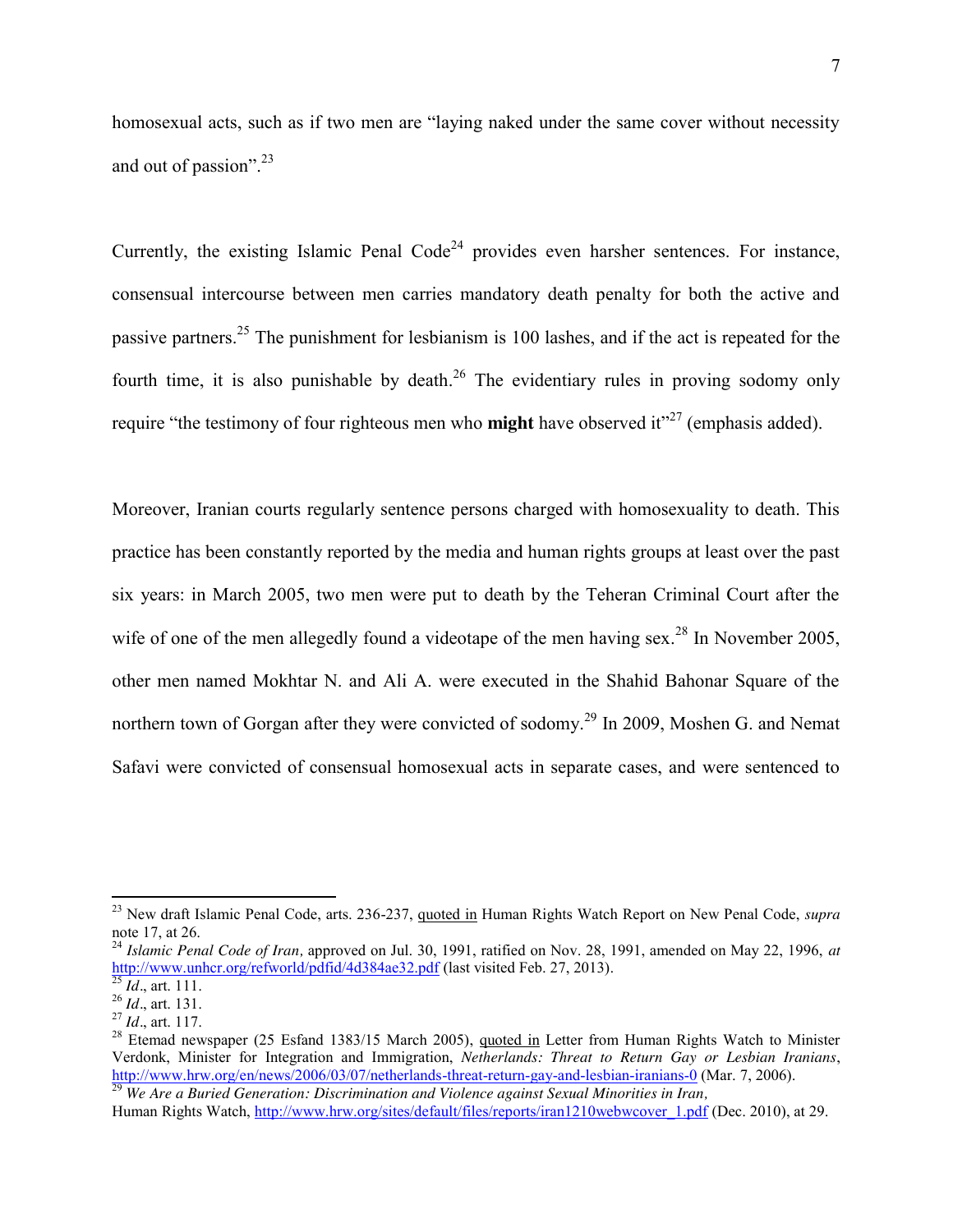death.<sup>30</sup> In September 2011, three men who were only known by their initials, M.T, T.T and M.Ch. were hanged in Karoun prison, Ahvaz on the account of sodomy.<sup>31</sup>

Furthermore, under Article 220 of the Islamic Penal Code of Iran, a father who assassinates his children under the pretext of "honor killing" cannot be executed. He only has to pay *Diah*  (blood-money) to the descendants of the killed children.<sup>32</sup> This article, as well as the religious doctrine of *Amr'e Be Maroof va Nah'ye az Monkar* (enforcing the good deed and forbidding the evil), have often been invoked by fathers, who committed or ordered to commit murders of their own children, who were known to be LGBT individuals. For example, in 2005, a man was burned alive by his own father after the father found out that he was thought to be gay. The father was not prosecuted, because he claimed that he had done an honor killing.<sup>33</sup> In April 2010, two brothers killed their sister, a 24-year-old male-to-female transsexual. They also claimed honor killing to justify their act and stated that their father forgave them. Although they had been prosecuted and were subject to the death penalty, they received only a prison sentence.<sup>34</sup>

The death penalty has also been reportedly imposed in cases of alleged homosexual rape, even when the alleged victims have withdrawn their accusations and the defendants have retracted their confessions in trials, stating they had been tortured to confess. The execution of Makwan

<sup>&</sup>lt;sup>30</sup> *Id.* at 30. 31 *Iran executes three men for sodomy*, The Independent,

<http://www.independent.co.uk/news/world/middle-east/iran-executes-three-men-for-sodomy-2350671.html> (Sep. 07, 2011).

<sup>32</sup> Abbas Zera'at, *Qanooni Muja'za'ti Islami* [Islamic Criminal Law] [In Persian] 72 (Tehran-2004), quoted in *Iran: Payment Can Save a Murderer from Execution, Library of Congress,*<br>http://www.loc.gov/lawweb/servlet/lloc\_news?disp3\_1205401537\_text (Aug. 31, 2009).

<sup>&</sup>lt;sup>33</sup> Silenced Voices, Iranian Queer Organization (16 September, 2007), [http://www.irqo.net/English/094.htm,](http://www.irqo.net/English/094.htm) quoted in Raha Bahreini (under the supervision of Saghi Ghahraman), *Humanity Denied: The Violations of the Rights of Lesbian, Gay, Bisexual and Transgender Persons in IRAN*, Iranian Queer Organization,

[http://www.irqo.org/?lan=en&page=posts&id=187,](http://www.irqo.org/?lan=en&page=posts&id=187) (Sep. 30, 2011). <sup>34</sup> *Men convicted of murdering their sister were sentenced to imprisonment*, Khabar Online (25 August, 2010), [http://www.khabaronline.ir/NEWS-87473.ASPX,](http://www.khabaronline.ir/NEWS-87473.ASPX) quoted in Raha Bahreini, *id.*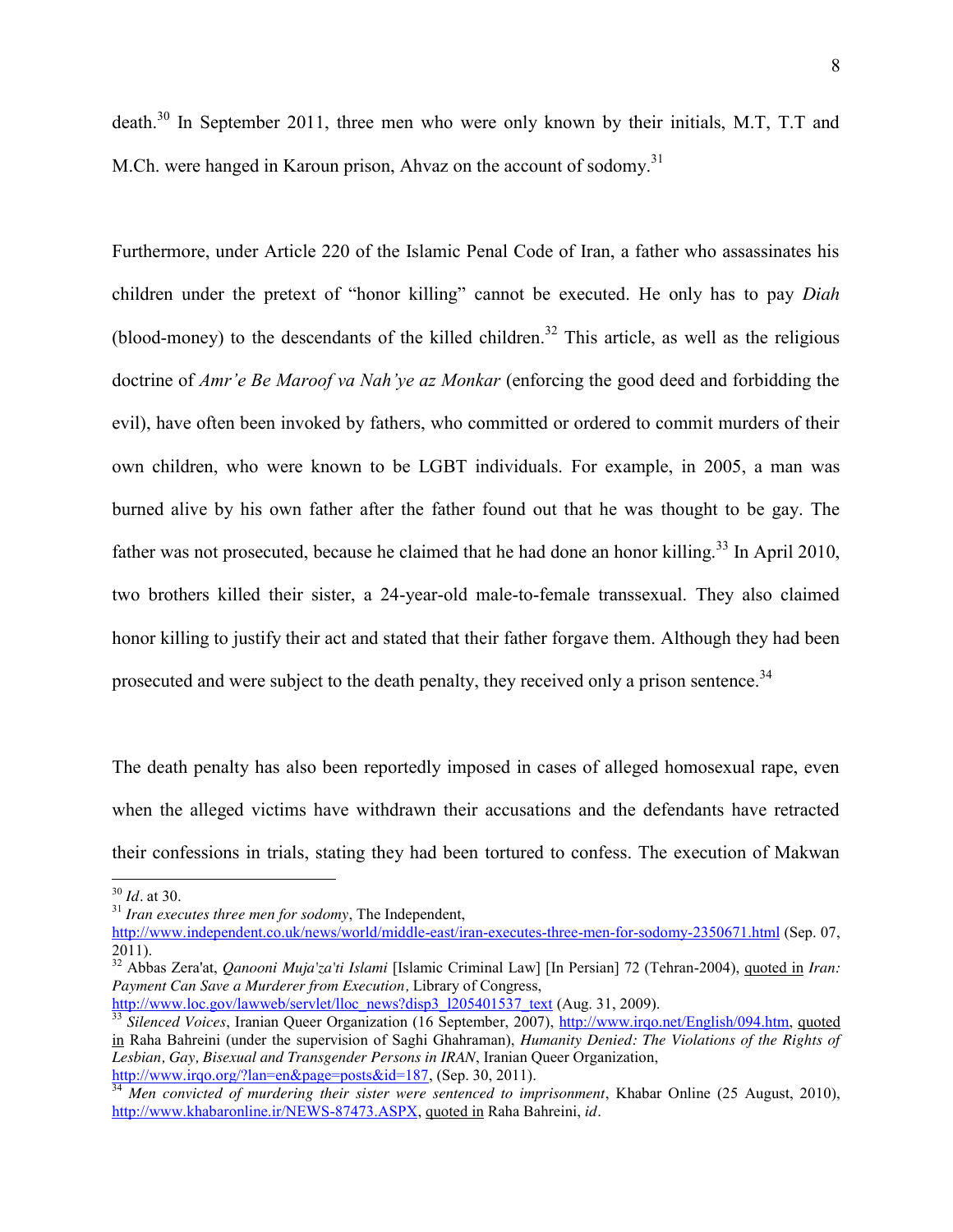Mouloudzadeh on December 5, 2007<sup>35</sup> and the death sentence for Ebrahim Hamidi issued in July  $2010^{36}$  are some examples of those cases. The Iranian Queer Organization (hereinafter "IRQO") and the Center for Justice and Human Rights also interviewed "Matin Yar"<sup>37</sup>, an Iranian homosexual man who fled to Turkey after being tortured, raped, and forced to confess to sodomy. He said that the torture was so severe up to the point where he "couldn't hold the pen to sign the confession paper".<sup>38</sup> All of these prosecutions, sentences, and police practices amount to formal discrimination.

In addition to formal discrimination, Iran has also committed *de facto* discrimination by virtue of consistent pattern of systematic persecution against LGBT persons. We have both first-hand and second-hand reports confirming widespread acts of torture, detention, corporal punishment, rape, and sexual assault committed by state agents against individuals thought to be LGBT individuals. For instance, in September 2003, several men at a private gathering were arrested, detained, and tortured by the police.<sup>39</sup> In 2006, three members of the Army of the Guardians of Islamic Revolution raped A.S., a homosexual man from Mash'had, and battered his lover, after the two were caught being intimate with each other.<sup>40</sup> In 2007, Iranian hard-line paramilitary, *basij,* was reported to have forcibly picked up a man named Navid, drove him home, battered him, forced him to perform oral sex, and raped him with a flashlight and a baton.<sup>41</sup> In 2011, a homosexual couple was stopped in a street in Teheran by a man who then showed them Parallel

<sup>&</sup>lt;sup>35</sup> Human Rights Watch, *supra* note 29, at 28-29.<br><sup>36</sup> *Id.* at 30-31.<br><sup>37</sup> Not his real name; IRQO maintains his anonymity for safety reasons.<br><sup>38</sup> IRQO and the Center for Justice and Human Rights have Matin's files on

<sup>&</sup>lt;sup>[40](http://www.hrw.org/news/2005/11/21/iran-two-more-executions-homosexual-conduct)</sup> IRQO's interview with A.S.<br><sup>41</sup> *[Iran: Discrimination and Violence Against Sexual Minorities](http://www.hrw.org/news/2010/12/15/iran-discrimination-and-violence-against-sexual-minorities)*, Human Rights Watch,

<http://www.hrw.org/news/2010/12/15/iran-discrimination-and-violence-against-sexual-minorities> (Dec. 15, 2010).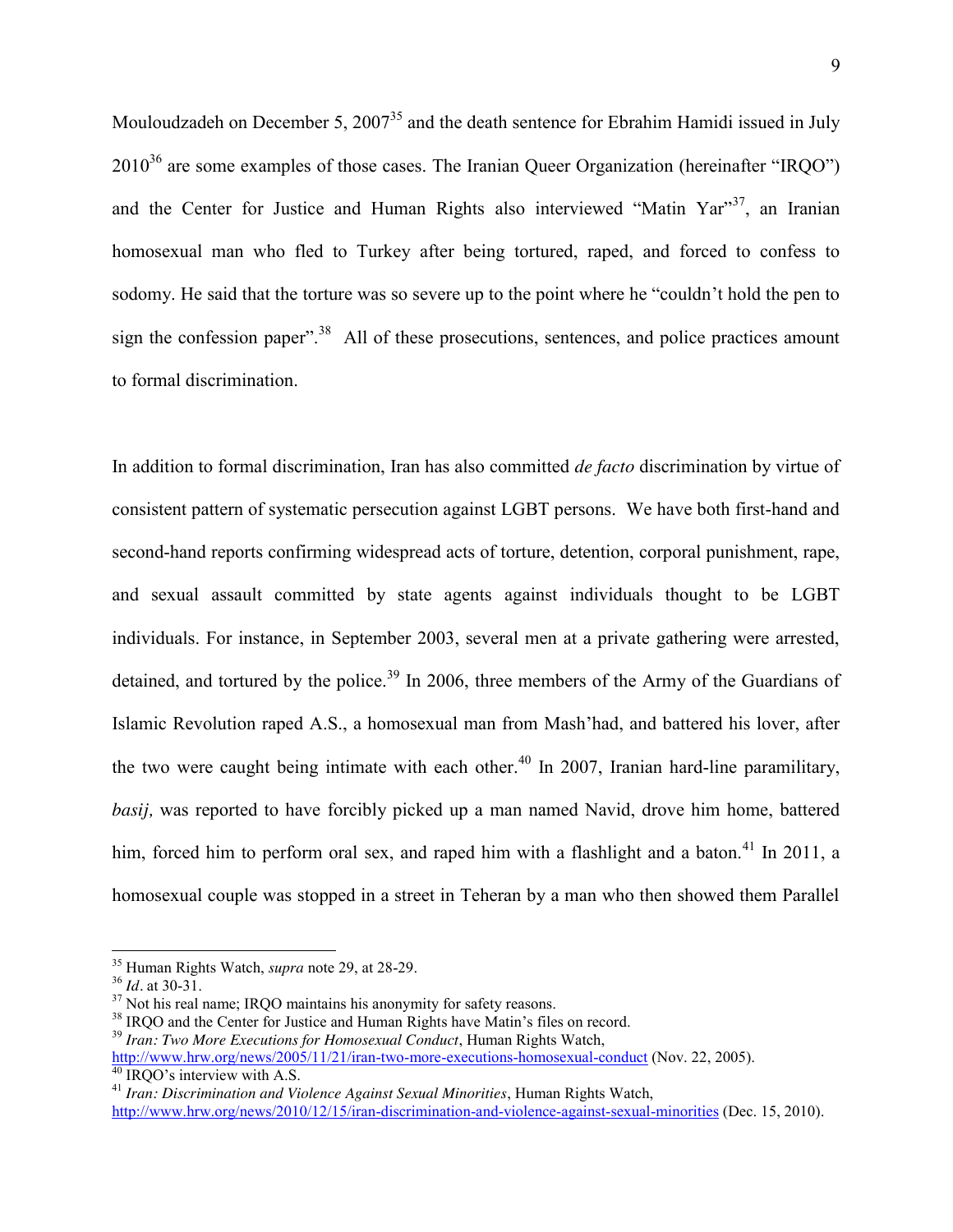Intelligence and Military Services identification cards.<sup>42</sup> They were taken to an apartment, ordered to take their clothes off, and repeatedly beaten.<sup>43</sup> They were also severely harassed, as the man continued to ask for sexual favors and make sexual remarks.<sup>44</sup>

The latest incident that IRQO documented occurred on June 11, 2012, when nine individuals were gathering at Shiraz airport. They had just said farewell to a friend of theirs who left to seek asylum in Turkey,<sup>45</sup> when they were arrested by the authorities, brought to trial, and sentenced to lashes. The precise reason of their arrest and subsequent conviction was not known, but based on IRQO's interviews, there are strong indications that they had been sentenced because of their sexual orientation.

Iranian officials also frequently make disturbing anti-LGBT remarks, which implicate the government in its intentional discrimination against LGBT individuals in Iran. For example, in January 2012, Mohammad Javad Larijani, the Secretary-General of the Iranian High Council for Human Rights stated that "[t]he West says that the marriage of homosexuals should be allowed under the human rights charter... However, we think it is sexual immorality and a disease."<sup>46</sup> Iran's official anti-homosexual policy was highlighted by president Mahmoud Ahmadinejad in his speech at Columbia University, New York on September 24, 2007, in which he said, "[i]n Iran, we don't have homosexuals, like in your country."<sup>47</sup> He reaffirmed this stance five years

<sup>&</sup>lt;sup>42</sup> IRQO's interview with the couple. For safety reasons, IRQO wishes to keep their names confidential.<br><sup>43</sup> *Id.*<br><sup>44</sup> *Id.*<br><sup>45</sup> The names of the ten individuals are on IRQO's record.<br><sup>46</sup> *Mohammad Javad Larijani, Ira* 

[http://www.huffingtonpost.com/2012/01/09/mohammad-javad-larijani-iran-human-rights-](http://www.huffingtonpost.com/2012/01/09/mohammad-javad-larijani-iran-human-rights-homosexuality_n_1194259.html)

homosexuality\_n\_1194259.html (Jan. 09, 2012). [47](http://www.huffingtonpost.com/2012/01/09/mohammad-javad-larijani-iran-human-rights-homosexuality_n_1194259.html) *Ahmadinejad Speaks; Outrage and Controversy Follow*, CNN, <http://www.cnn.com/2007/US/09/24/us.iran/index.html> (Sep. 24, 2007).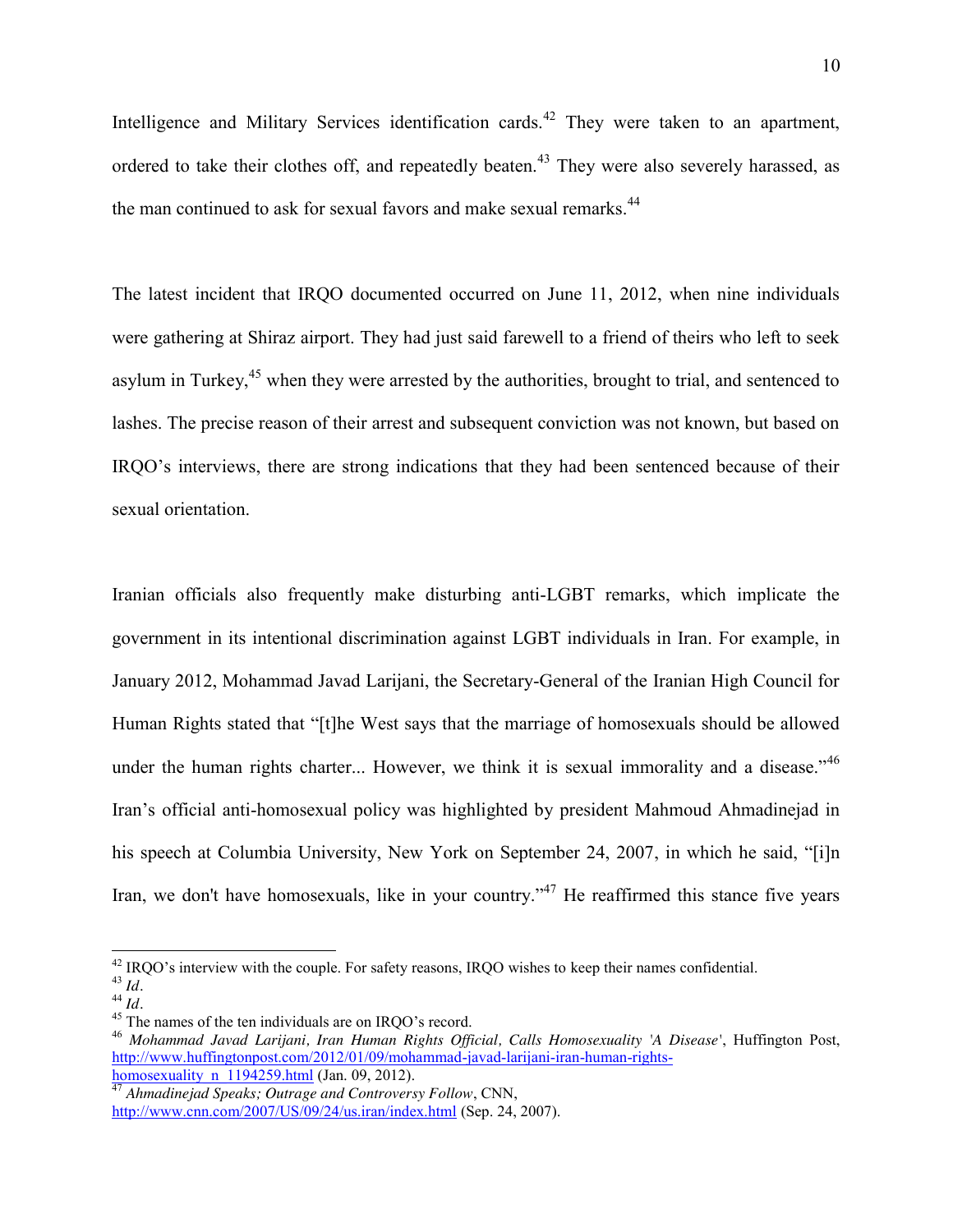later, in September 2012, when he referred to homosexuality as an "ugly behavior" and "ugly deed".<sup>48</sup>

These facts demonstrate that Iran, by virtue of its actions and omissions, has imposed, *de jure*  and *de facto*, directly and indirectly, distinctions, exclusions, restrictions, preferences, and other differential treatments on the basis of sexual orientation with the intent and effect of denying, nullifying, and impairing the exercise of the rights of LGBT persons under the ICESCR. Therefore, Iran has committed discrimination in violation of Article 2 paragraph (2) of the Covenant.

#### **2. Article 12 (Right to Health)**

Article 12 of the ICESCR protects the right of everyone to "the highest attainable standard of physical and mental health." This right has been violated by Iran by virtue of its policy on sex reassignment surgeries and on LGBT individuals living with HIV.

#### *a. Sex reassignment surgery*

Sex reassignment has been legal in Iran since 1987, when Ayatollah Khomeini, the spiritual leader of the 1979 Islamic revolution authorized it under a *fatwa* (religious edict).<sup>49</sup> As a result, the government classified transsexuals as persons with "gender identity disorder" in need of medical treatment,<sup>50</sup> and the State provides financial support for this surgery.<sup>51</sup> However, many

<sup>&</sup>lt;sup>48</sup> *Iran's President Ranges Far in Interview: Talks Israel, Slams Homosexuality, CNN,*<br>http://www.cnn.com/2012/09/24/world/meast/iran-ahmadinejad-interview (Sep. 25, 2012).

<sup>&</sup>lt;sup>49</sup> Human Rights Watch, *supra* note 29, at 79.<br><sup>50</sup> Raha Bahreini, *supra* note 33.<br><sup>51</sup> Sex Change Funding Undermines No Gays Claim. The Guardian. <http://www.guardian.co.uk/world/2007/sep/26/iran.gender> (Sep. 25, 2007).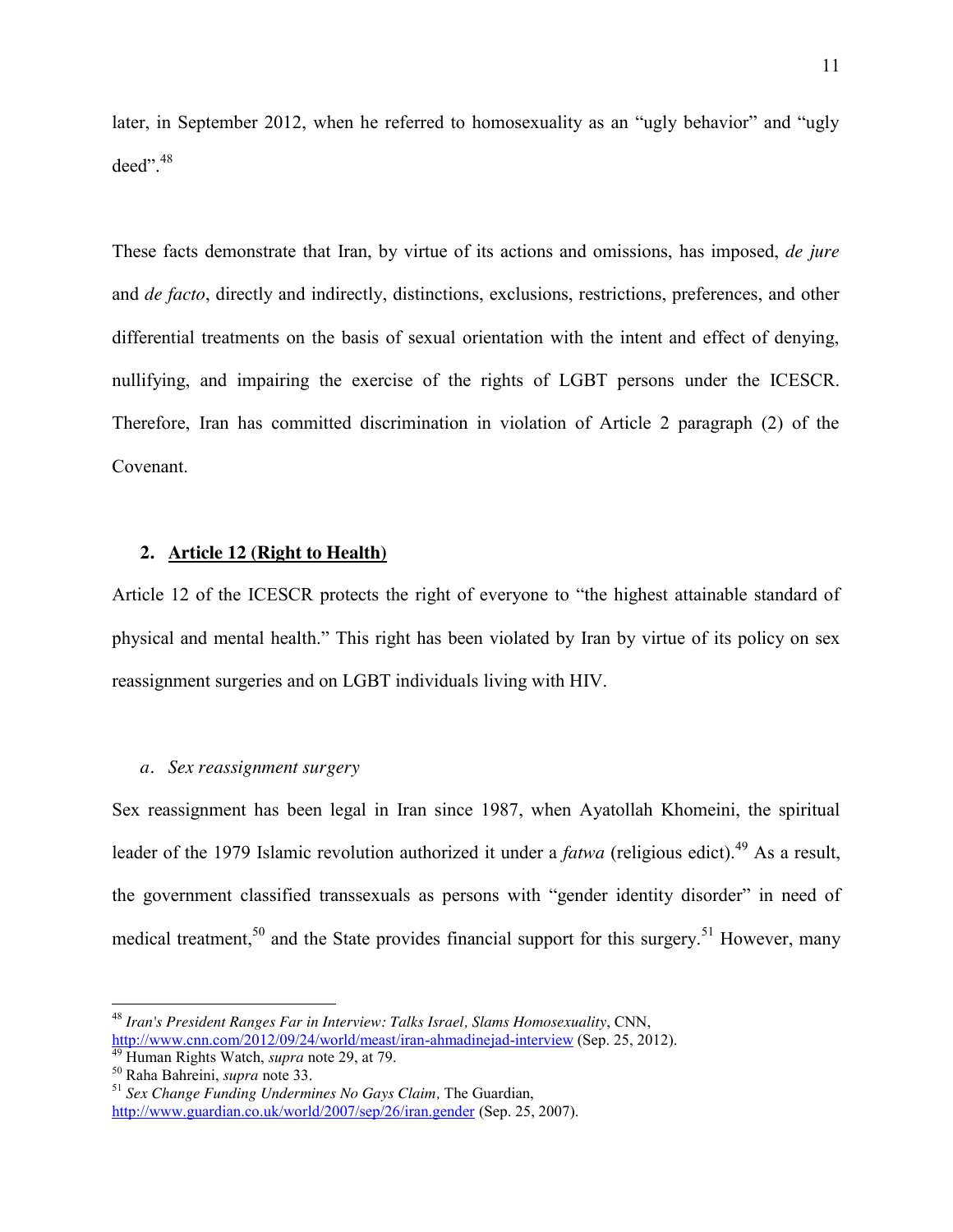individuals who choose to change their sexes are not transsexuals; they are homosexuals who fear of persecution and death if they do not submit to this sexual surgery. Sayeh, a male-tofemale transsexual activist said in an interview with IRQO on April 5, 2007, "[t]here are only a small percentage of people who get a sex-change operation who are actually transgendered. Out of some 100 transsexuals whom I've encountered, only 20 of them were genuinely transgendered, and the rest are gay."<sup>52</sup> The reason why this happens can be seen from the statement of Hojatol Islam Muhammad Mehdi Kariminia, a religious cleric responsible for gender reassignment: "Islam has a cure for people suffering from this problem".<sup>53</sup> He continued, "[w]e're against homosexuality ... But we have said that if homosexuals want to change their gender, this way is open to them."<sup>54</sup> This statement suggests that the threat of the death penalty coerces homosexuals to undergo sex change surgery.

In some cases, LGBT individuals in Iran are openly forced to undergo the surgery. IRQO spoke to a 24-year-old Iranian gay man who said that after he was diagnosed with "gender disorder symptoms" by the doctor, he was ordered by the court to undergo sex change surgery.<sup>55</sup> The court also specified that if he refused, the matter would be referred to the Office of the Shari'a Judges.<sup>56</sup> In 2006, Maryam, a lesbian, said that after her sexual orientation was revealed to the public, she was taken to the University of Shahid Beheshti health services and was "treated" by

[http://direland.typepad.com/direland/2007/05/change\\_sex\\_or\\_d.html](http://direland.typepad.com/direland/2007/05/change_sex_or_d.html) (May 11, 2007). <sup>53</sup> Vanessa Barford, *Iran's 'Diagnosed' Transsexuals*, BBC, <http://news.bbc.co.uk/2/hi/7259057.stm> (Feb. 25,

 $52$  Interview with Sayeh (also known as Atrian) by Arsham Parsi, former executive director of IRQO, April 5, 2007, quoted in Doug Ireland, *Change Sex or Die: An Exclusive Interview with an Iranian Transgendered Activist on Iran's Surgical "Cure" for Homosexuality*, Direland,

<sup>2008).</sup> <sup>54</sup> Megan K. Stack, *Iran Bans Being Gay, but Allows Sex Change*, The Seattle Times, [http://seattletimes.com/html/nationworld/2002164729\\_irangender30.html](http://seattletimes.com/html/nationworld/2002164729_irangender30.html) (Jan. 30, 2005).<br><sup>55</sup> IRQO wishes to keep his identity confidential.<br><sup>56</sup> His files are on IRQO's record.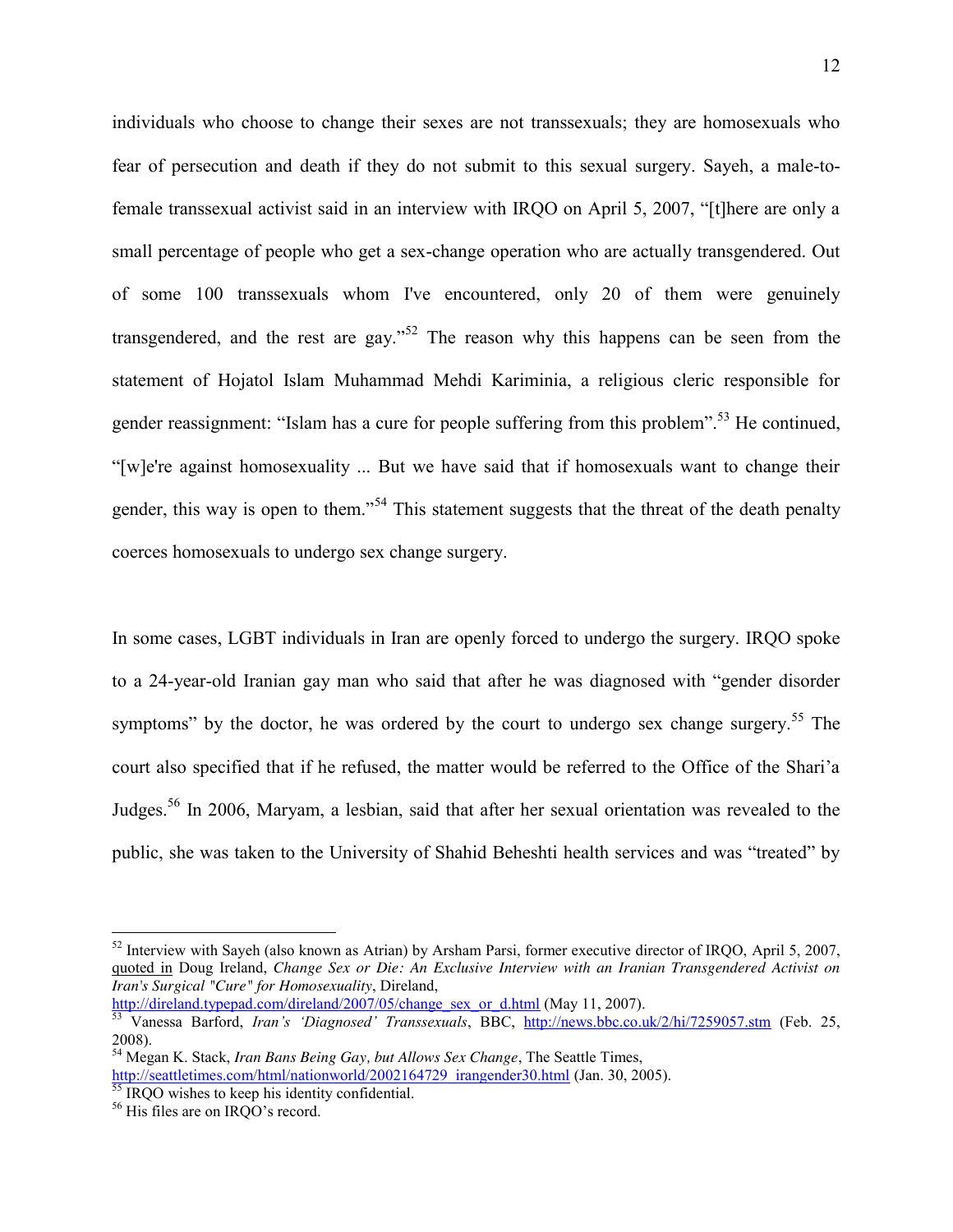two psychologists.<sup>57</sup> Eventually, they ordered her to go through sex change surgery, because otherwise, "your future will be a death sentence," they said.<sup>58</sup>

Furthermore, there have been instances of botched sex reassignment surgeries, which have left some people with permanent and irreparable physical damage. As Sayeh said, "[t]he doctors performing the operations in Iran are so careless - for them, it is like cutting paper and not flesh ... just because it's a highly profitable business ... they perform all these operations improperly, and often incompletely."<sup>59</sup>

IRQO has documented a number of such cases. In the first case, IRQO was able to obtain the medical report of a female-to-male transsexual whose breast removal surgery has left his left arm paralyzed<sup>60</sup> (his left pectoral muscle group was completely torn.<sup>61</sup>) In addition, his genital surgery was also a failure, since his right scrotal prosthesis has migrated down towards his rectum.<sup>62</sup> He also complained of severe back pain caused by the prolonged administration of epidural anesthesia during his surgery.<sup>63</sup> In the second case, P.G., also a female-to-male transsexual had his sex change surgery in his early thirties.<sup>64</sup> However, his surgery was incomplete, since he only had breast removal and hysterectomy.<sup>65</sup> When he applied for a new identification document as a male, he was strip-searched by the Guards (*Harasat*), who

<sup>57</sup> Doug Ireland, *Iran: A Lesbian Torture Victim Speaks*, Direland,

http://direland.typepad.com/direland/2006/08/iran\_a\_lesbian\_html (Aug. 19, 2006).<br>
<sup>58</sup> Id.<br>
<sup>59</sup> IRQO's interview with Sayeh, *supra* note 52.<br>
<sup>60</sup> His files are kept in IRQO's archives.<br>
<sup>61</sup> Id.<br>
<sup>62</sup> Id.<br>
<sup>63</sup> Id.<br>
<sup></sup>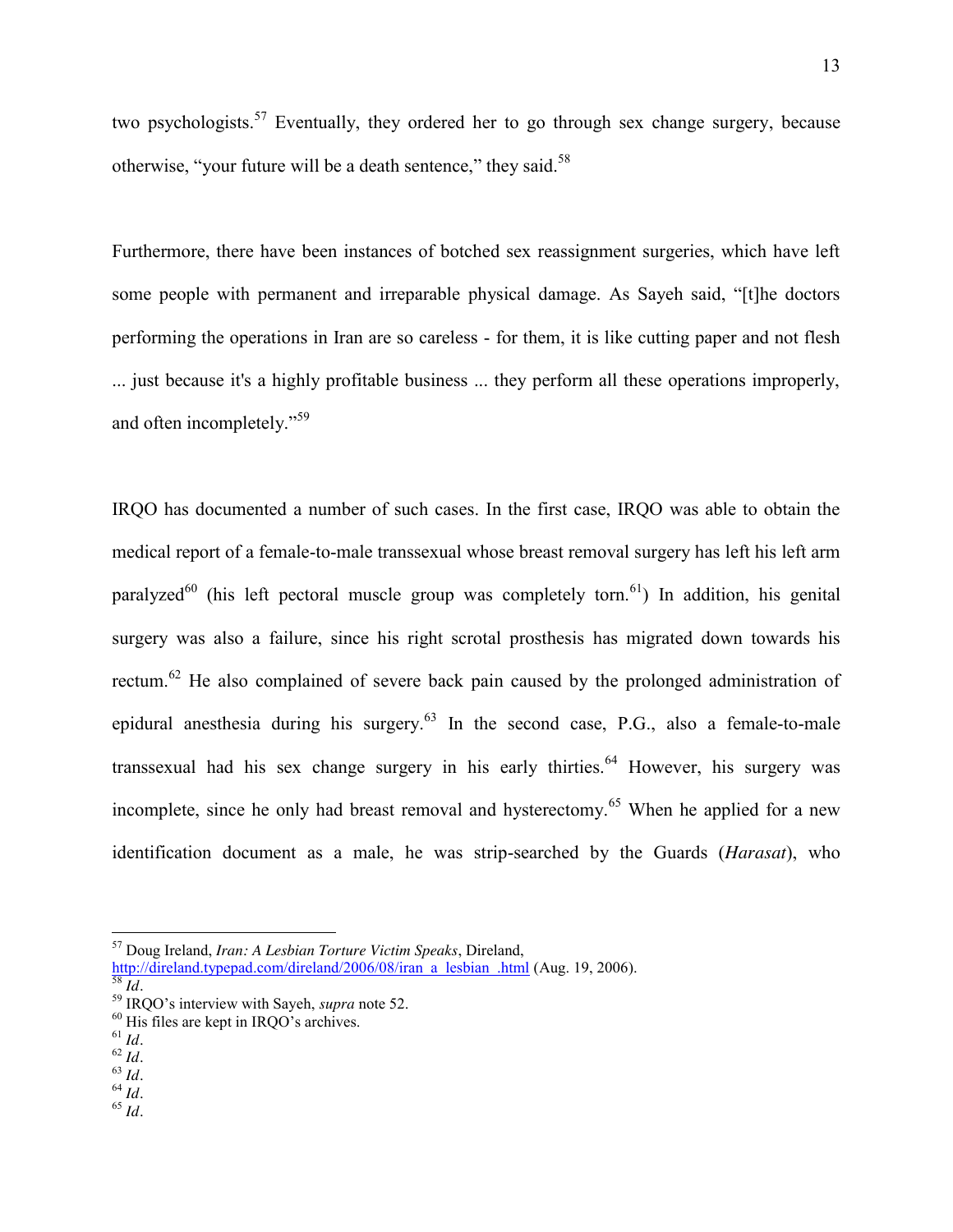discovered that he still had a vagina.<sup>66</sup> He was subsequently arrested and sexually assaulted.<sup>67</sup> In the third case, Shiva, a male-to-female transsexual complained that her surgery has left her with a vagina too small for intercourse.<sup>68</sup> As a result, not only is she unable to have sex, but she also suffers from vaginal pain and discomfort, as well as difficult urination.<sup>69</sup> IRQO found that besides Shiva, some other 40 male-to-female transsexuals also complained of the improper size of their sex organs after surgery, which resulted in their inability to have sexual intercourse.<sup>70</sup>

Sex reassignment is not a "cure" and only creates more problems for LGBT individuals. In addition to post-surgery physical and emotional distress, they are shunned by their families and persecuted by the society. Sayeh explained that when she visited a gay man who just had a sex change surgery at the hospital, the latter cried uncontrollably, while saying "I have committed a huge mistake ... I would give anything to go back to my previous state.<sup> $271$ </sup> Negar, a male-tofemale transsexual explained that her family completely disowned her after her surgery.<sup>72</sup> She said that "[t]hey pray for me to die soon. If I'd known that my family would truly shun me like this, I would never have done it."<sup>73</sup> In another case, Hooliya, a transwoman from Teheran described how she was raped by two government officials after they had made fun of her appearance.<sup>74</sup>

<sup>&</sup>lt;sup>66</sup> *Id.*<br>
<sup>67</sup> *Id.*<br>
<sup>68</sup> Her files are kept in IRQO's archives.<br>
<sup>69</sup> *Id.*<br>
<sup>70</sup> IRQO's archives.<br>
<sup>71</sup> IRQO's interview with Sayeh, *supra* note 52.<br>
<sup>72</sup> Vanessa Barford, *supra* note 53.<br>
<sup>73</sup> *Id.*<br>
<sup>74</sup> Human Ri at 83.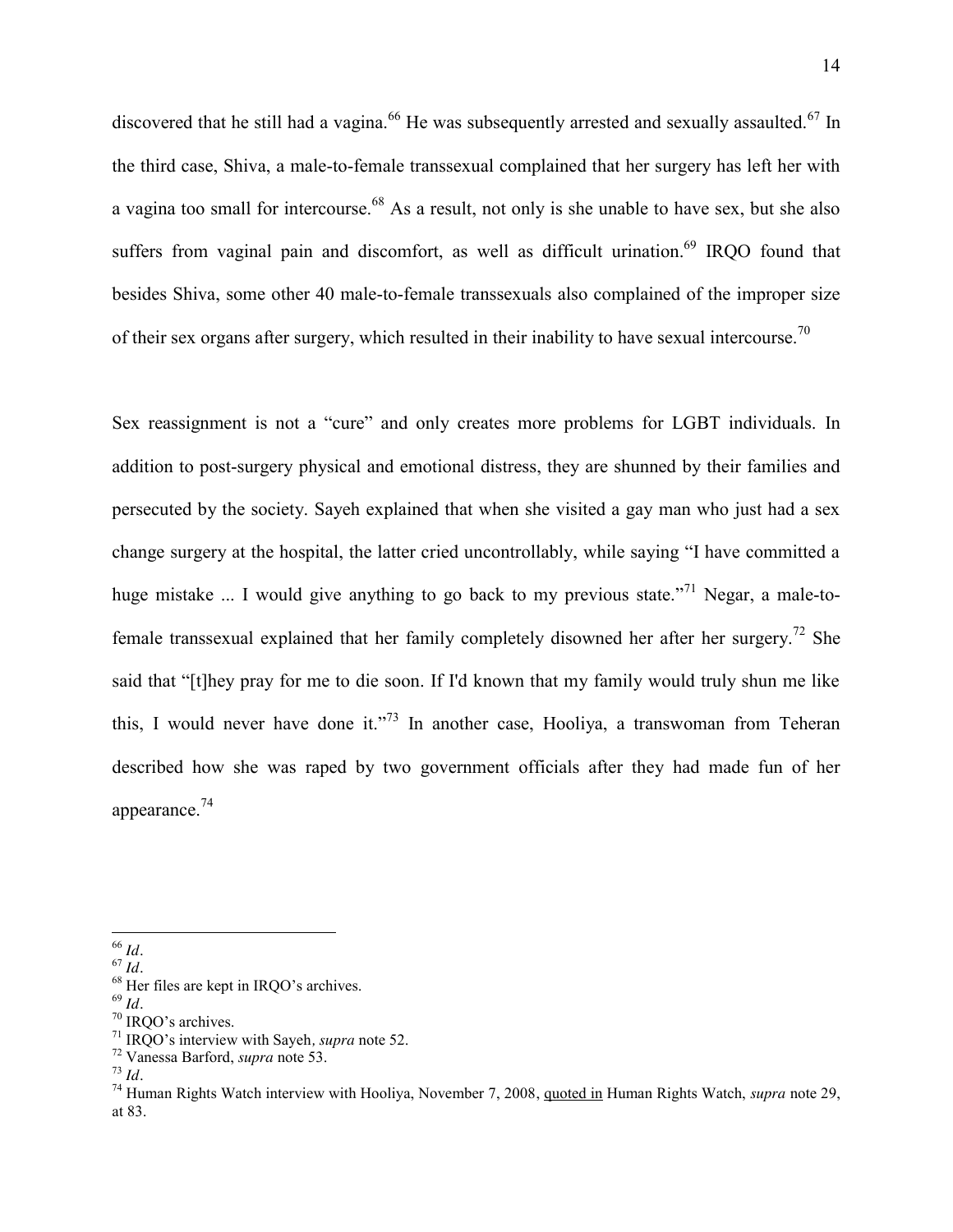These facts constitute violations of Article 12 of the ICESCR. By outlawing homosexuality and legalizing sex reassignment, while at the same time failing to prevent, investigate, prosecute and punish violence against LGBT persons, the government has created a situation where LGBT individuals are coerced to undergo sex reassignment surgery for fear of persecution or worse—a death sentence. This is clearly a violation of the "right to control one's health and body, including sexual and reproductive freedom, and the right to be free from interference", as outlined in the CESCR General Comment No. 14.<sup>75</sup> Furthermore, Iran has done little to ensure the quality of medical services offering sex reassignment operations: in cases that constitute malpractice, we found no evidence that those victimized have had legal recourse or that the government has taken steps to remedy them. Moreover, we have found no evidence that the State has taken measures to address the emotional trauma and compromised mental health of individuals who have had sex reassignment surgeries, which were caused by, *inter alia*, their repudiation by their family members as well as continuous persecution and harassment.

Indeed, the constant persecution against members of the LGBT community in Iran, particularly transgenders<sup>76</sup> and transsexuals<sup>77</sup>, has been proven detrimental. Sayeh, the source that IROO interviewed above, having faced intensive persecution herself, committed suicide in July 2008.<sup>78</sup> This shows how the Iranian government has paid little or no attention to the mental health of LGBT individuals suffering from discrimination and persecution.

<sup>&</sup>lt;sup>75</sup> CESCR General Comment No. 14: The Right to the Highest Attainable Standard of Health (Art. 12), adopted at the Twenty-second Session of the Committee on Economic, Social and Cultural Rights, on 11 August 2000 (Contained in Document E/C.12/2000/4), ¶ 8.

 $\lambda$ <sup>6</sup> A transgender is "one whose inner gender identity or outward gender expression differs from the physical characteristics of their body at birth", *see* Human Rights Watch, *supra* note 29, at 2.<br><sup>77</sup> A transsexual is "a person who has undergone or is in the process of undergoing hormone therapies and the

complex of cosmetic and reconstructive procedures usually known as sex reassignment surgery", *see* Human Rights Watch, *supra* note 29, at 2. <sup>78</sup> Raha Bahreini, *supra* note 33.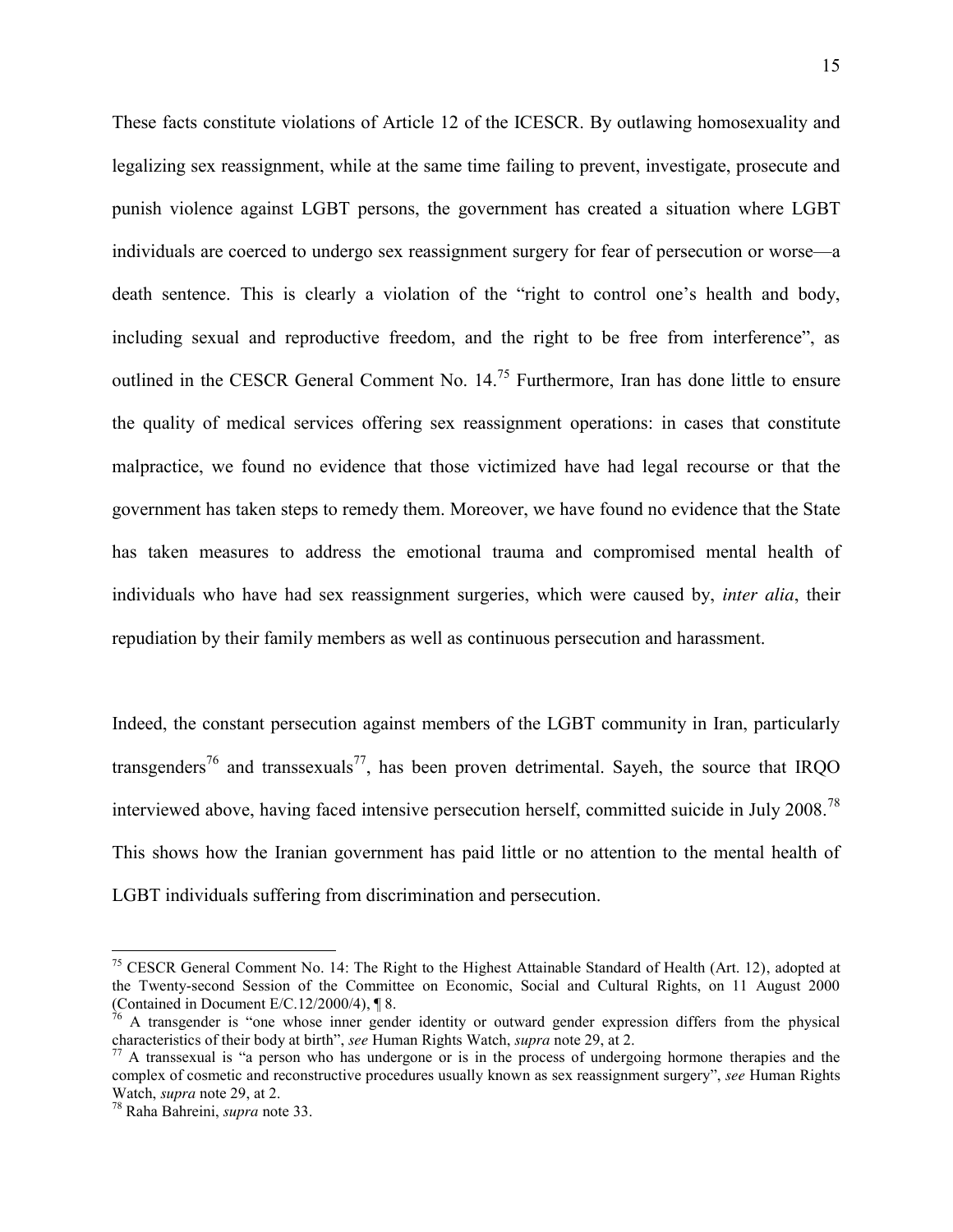#### *b. LGBT individuals living with HIV*

The nationwide stigma and prejudice against LGBT individuals doubly affect those living with HIV. They continue to be blamed for causing the HIV/AIDS epidemic. For example, Health Minister Kamran Bagheri Lankarani in 2008 said that the virus was transmitted through "illegal sexual relations," including homosexuality.<sup>79</sup>

Although deemed taboo in the beginning, there has been an increasing education on HIV and sex in Iran.<sup>80</sup> However, the content of the education emphasizes religion, family values, avoiding extra-marital sex, and providing young people with opportunities to marry.<sup>81</sup> Although one source reported condoms were mentioned in safe sex lessons for high school students, <sup>82</sup> another source reported that the government had hacked a website dedicated to HIV awareness in Iran and cancelled talk on safe sex. $83$ 

This indicates how hard it is for Iranians, especially LGBT individuals to acquire information about prevention of HIV transmission. This is confirmed by "Ali"<sup>84</sup>, a young Iranian gay man seeking asylum in Canada, who said "I didn't have any information about the virus before I was diagnosed with it."<sup>85</sup> As a result of the stigma, "[m]any people with HIV can't find work and are

<sup>&</sup>lt;sup>79</sup> Iran: More than 18,000 HIV-Positive Citizens, USA Today, [http://usatoday30.usatoday.com/news/world/2008-12-](http://usatoday30.usatoday.com/news/world/2008-12-01-iran-hiv_N.htm)<br>01-iran-hiv N.htm (Dec. 1, 2008).

<sup>80</sup> *Id.* 81 *Id.* 82 *Id.* <sup>81</sup> *Id.* 82 *Id.* 82 *Id.* 82 *Id.* 82 *Id.* 82 *Id.* 83 *Iran's HIV/Aids Sufferers Struggle for Survival*, **BBC**, *http://www.bbc.co.uk/news/world-middle-east-20579164* (Dec. 3, 2012).<br><sup>84</sup> A pseudonym.

 $85$  BBC, *supra* note 83.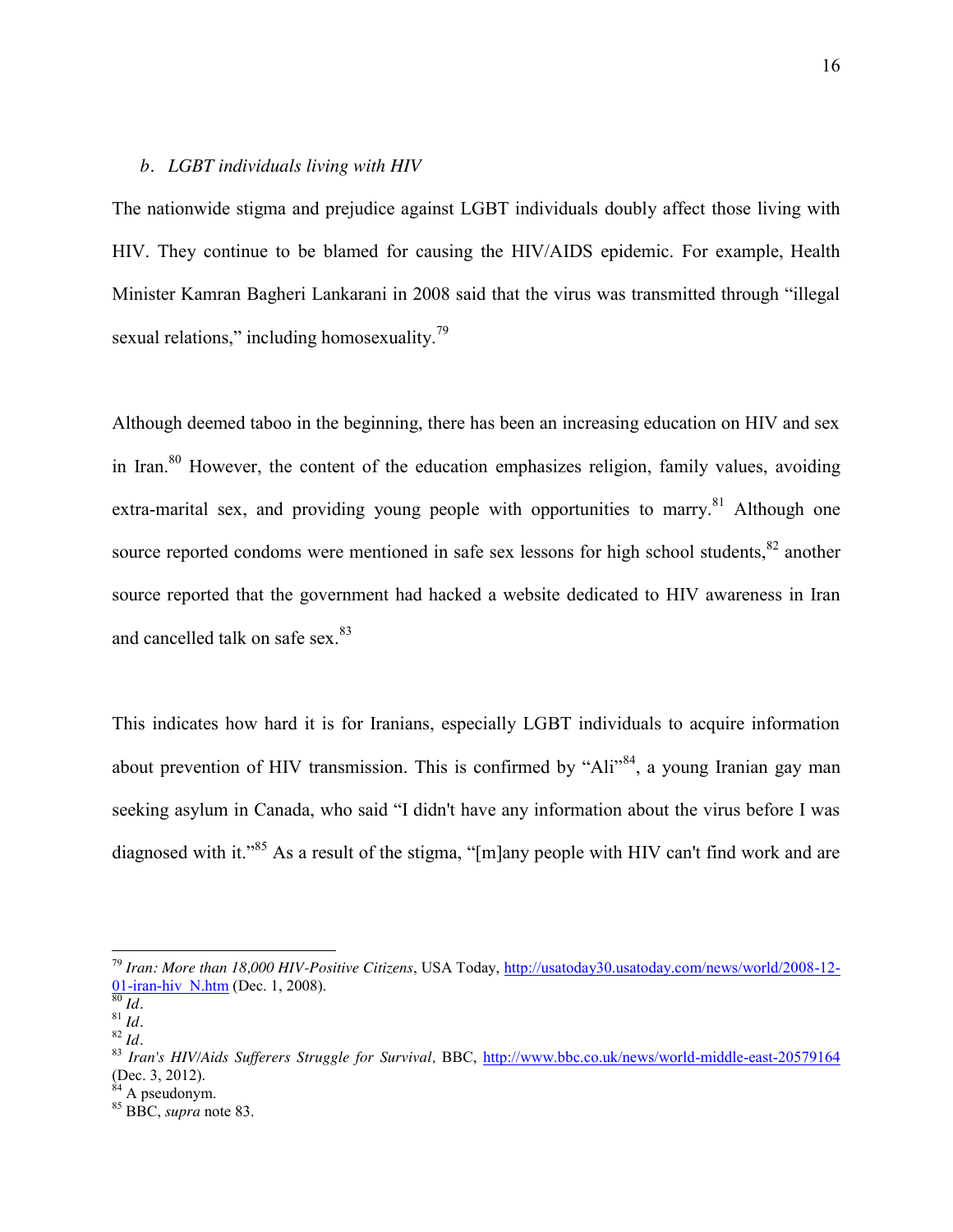sleeping on the streets," said "Amir"<sup>86</sup>, an Iranian living with  $HIV$ .<sup>87</sup> He said that once he was even given drugs that had expired. <sup>88</sup>

Discrimination against those living with HIV presents a barrier to accessing HIV prevention information as well as treatment. Discrimination not only stigmatizes LGBT individuals living with HIV; it also violates their right to health.

The UN Special Rapporteur on the right of everyone to the enjoyment of the highest attainable standard of physical and mental health, Anand Grover wrote in his 2010 report that domestic laws criminalizing homosexuality have "adverse consequences on the enjoyment of the right to health ... through the creation of the societal perception that they are "abnormal" and criminals."<sup>89</sup> He continued, "[t]he fear of judgement and punishment can deter those engaging in consensual same-sex conduct from seeking out and gaining access to health services."<sup>90</sup> When he presented his report in the Human Rights Council Fourteenth Session in June 2010, the Iranian delegation responded that "Iran deeply regretted that the Special Rapporteur ... had chosen to reflect upon controversial issues in his report, such as sexual orientation ... Iran also believed that the recommendation made for the decriminalisation of sexual orientation... contradicted with the rights of sovereign States to enact laws in accordance with their legal norms and standards."<sup>91</sup> Finally, Iran called such report "totally unacceptable" and "very biased."<sup>92</sup>

<sup>&</sup>lt;sup>86</sup> A pseudonym.<br><sup>87</sup> BBC, *supra* note 83.<br><sup>88</sup> *Id.* 89 Report of the Special Rapporteur on the Right of Everyone to the Enjoyment of the Highest Attainable Standard of Physical and Mental Health, submitted to the Human Rights Council in its 14<sup>th</sup> session, UN General Assembly, A/HRC/14/20, Apr. 27, 2010, at 8, ¶ 17.<br><sup>90</sup> Id., ¶ 18.<br><sup>91</sup> Human Rights Council Concludes Interactive Dialogue on Right to Health, Human Rights and Extreme Poverty,

*and Violence against Women,* Human Rights Council,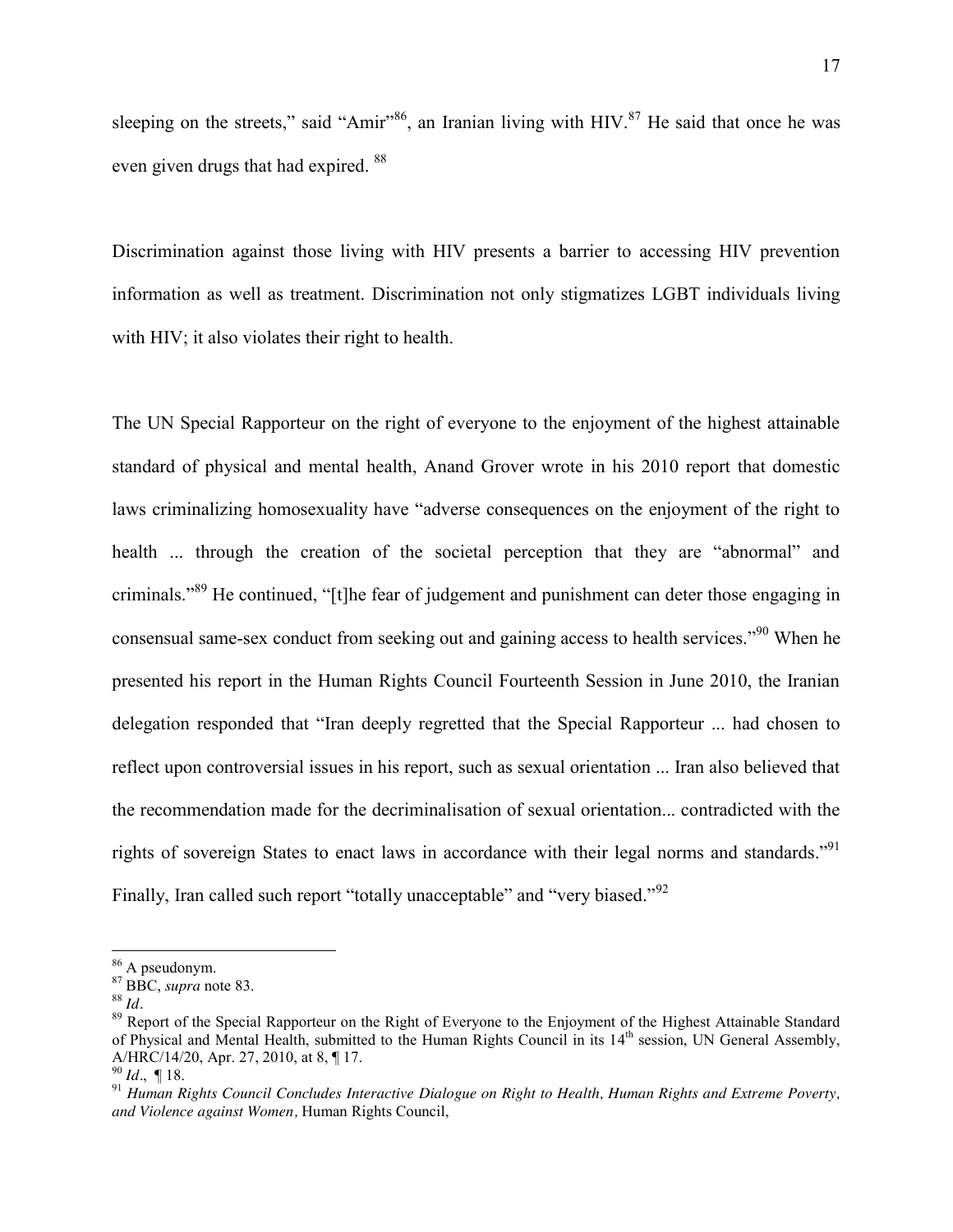#### **3. Article 15 (Right to Take Part in Cultural Life)**

The CESCR in General Comment No. 21 has interpreted Article 15 to protect the right of minorities "to their cultural diversity, traditions, customs, religion, forms of education, languages, communication media (press, radio, television, Internet) and other manifestations of their cultural identity and membership."<sup>93</sup> This means that "States parties must abolish censorship of cultural activities in the arts and other forms of expression."<sup>94</sup> Therefore, LGBT individuals, as minorities in Iran, enjoy the right to their culture. However, this right has been violated by Iran as a result of its strict control of media content, limitation of individuals' access to information, and surveillance of LGBT-oriented websites and chatrooms.

For instance, in August 2007, Iranian Press Advisory Board closed down *Shargh* daily for publishing an interview with Saghi Ghahraman, the Director of IRQO.<sup>95</sup> *Shargh* was accused of having interviewed "this homosexual woman while being aware of her sexual perversion, her dissident views, and her obscene porno-style personality."<sup>96</sup> In 2009, the Iranian government enacted Cyber Crimes Penal Code, which contains provisions that directly affect LGBT individuals' freedom of expression, since posting LGBT-related content on the internet may be classified as a "crime against public decency and morality."<sup>97</sup> Based on this Code, the government has been filtering all websites and blogs that may contain LGBT-oriented material,

http://www.ohchr.org/en/NewsEvents/Pages/DisplayNews.aspx?NewsID=10120&LangID=E (Jun. 7, 2010). <sup>92</sup> *Id.*<br><sup>93</sup> CESCR, General Comment No. 21 E/C.12/GC/21 (21 December 2001), at 8-9, ¶ 32.<br><sup>94</sup> *Id.*, at 12, ¶ 49 (c).<br><sup>95</sup> Raha Bahreini, *supra* note 33.<br><sup>96</sup> *Iran shuts down leading reformist newspaper*, CanWest Ne

<http://www.canada.com/windsorstar/news/story.html?id=11bccbe7-4274-40e9-8f15-45df4476f0f3> (Aug. 6, 2007), quoted in Raha Bahreini, *id.* <sup>97</sup> Raha Bahreini, *supra* note 33.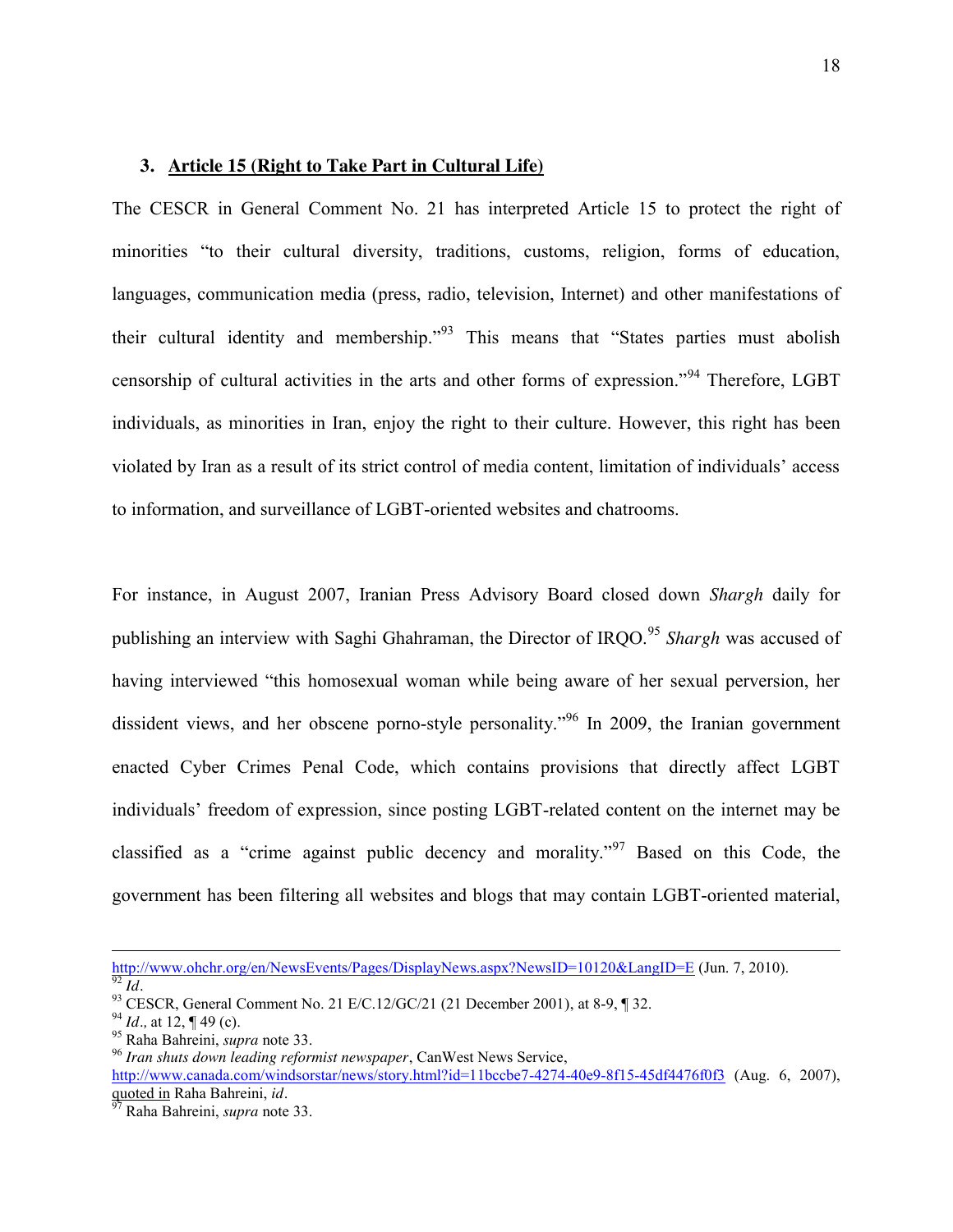such as the IRQO website or gay dating websites.<sup>98</sup> IRQO noticed that on several occasions, sources from unknown IP addresses located in Iran have visited several LGBT websites. After research, IRQO discovered that these IP addresses belonged to the Iranian intelligence agency.<sup>99</sup> Due to the government's surveillance of LGBT websites, as well as its repeated warnings that affiliation with these websites and blogs carries heavy penalties, many bloggers have been forced to shut down their blogs. $100$ 

The Iranian government through its agencies and institutions has also been monitoring LGBT online chatrooms. In a 2010 interview with IRQO, Soroush, a gay man who frequented a gayoriented chat room said that he had received threats from someone with username "Sepah", who said that he was acting in violation of Iran's cyber laws and could face prosecution.<sup>101</sup> In 2010, Rahman, a gay man from Kerman, informed IRQO that the police had convinced a transgender in Kerman to meet them after they had a conversation in a gay chatroom.<sup>102</sup> This turned out to be a set-up, as he was subsequently arrested, and the police threatened to prevent him from undergoing a sex change if he did not introduce the city's homosexuals to them.<sup>103</sup> This led to the arrest and prosecution of a number of gay men in Kerma.<sup>104</sup> Numerous other LGBT individuals have accused the *basij* to have entrapped and lured them into meeting other "homosexuals", which has led to their arrest and prosecution.<sup>105</sup>

- 
- 

<sup>98</sup> *Id.*<br>
99 IRQO keeps the research material in its archives.<br>
<sup>100</sup> *Id.*<br>
<sup>101</sup> *Id.*<br>
<sup>102</sup> *Id.*<br>
<sup>103</sup> *Id.*<br>
<sup>104</sup> *Id.*<br>
<sup>105</sup> *See* Human Rights Watch, *supra* note 29, at 48-49, 54-60.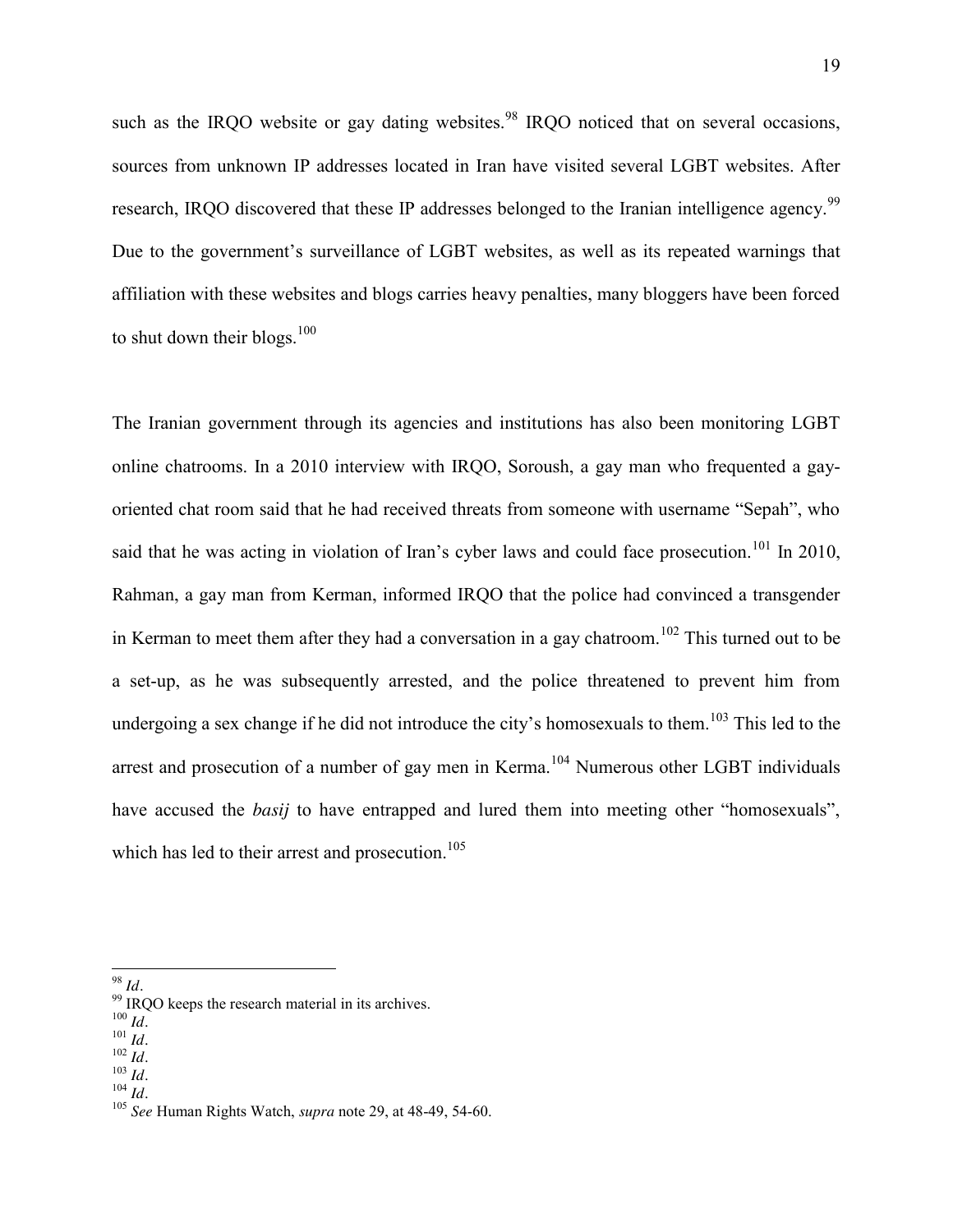It is fairly clear that the Iranian government, by virtue of its internet and media policy *vis-à-vis* LGBT's activities, has breached its obligation to protect the right of individuals to take part in cultural life as stipulated under Article 15.

#### **4. Article 6 (Right to Work)**

The right to work is guaranteed under Article 6 of the Covenant. Enjoyment of this right is jeopardized by Iran by failing to take measures to prevent and address discrimination in employment against LGBT individuals, especially those who are exempt from military service.

In Iran, every man aged 19 years is obliged to serve in the military<sup>106</sup> for 18 months,<sup>107</sup> unless exempt. LGBT individuals are exempt from serving because they are considered to have "behavioral disorders" and "sexual deviancy,"<sup>108</sup> thus "suffering from physical or mental illnesses."<sup>109</sup> The Department of Mandatory Military Service renders gay men exempt, only after they submit to a series of check-ups carried out by the Medical Council<sup>110</sup> (since February 2010, transsexuals have no longer been classified as persons with "behavioral disorders", but rather "people with hormonal imbalance" or "diabetics."<sup>111</sup> They are exempt on the ground of "physical" illness.")

<sup>106</sup> *Military Service Law,* Material 2, Embassy of the Islamic Republic of Iran in The Hague, the Netherlands, <http://iranianembassy.nl/en/consular.php?content=2101> (last visited Mar. 11, 2013). <sup>107</sup> Ben Piven, *Iran and Israel: Comparing Military Machines*, Aljazeera,

<http://www.aljazeera.com/indepth/features/2012/03/2012326131343853636.html> (Apr. 24, 2012). <sup>108</sup> Examination and Medical Exemptions Regulations, Iran, art. 33, no. 8, quoted in Human Rights Watch, *supra*  note 29, at 24.

<sup>&</sup>lt;sup>109</sup> *See Medical & Health-related Exemptions*, Embassy of the Islamic Republic of Iran in The Hague, the Netherlands, http://iranianembassy.nl/en/consular.php?content=2103 (last visited Mar. 11, 2013).

 $110$  *Id.* Several individuals who were interviewed by the Human Rights Watch said that only homosexuals who could prove that they were "passive partners", as opposed to "active partners" would be considered for the exemption, *see*  Human Rights Watch, *supra* note 29, at 24 n.67.<br><sup>111</sup> *Transgenders No Longer Classified as having Behavioral Disorders on their Military Exemption Cards*, BBC

Persian, Jan. 6, 2010,

[http://www.bbc.co.uk/persian/iran/2010/01/100106\\_l07\\_transsexual\\_iran\\_sarbazi\\_armyexemption.shtml](http://www.bbc.co.uk/persian/iran/2010/01/100106_l07_transsexual_iran_sarbazi_armyexemption.shtml)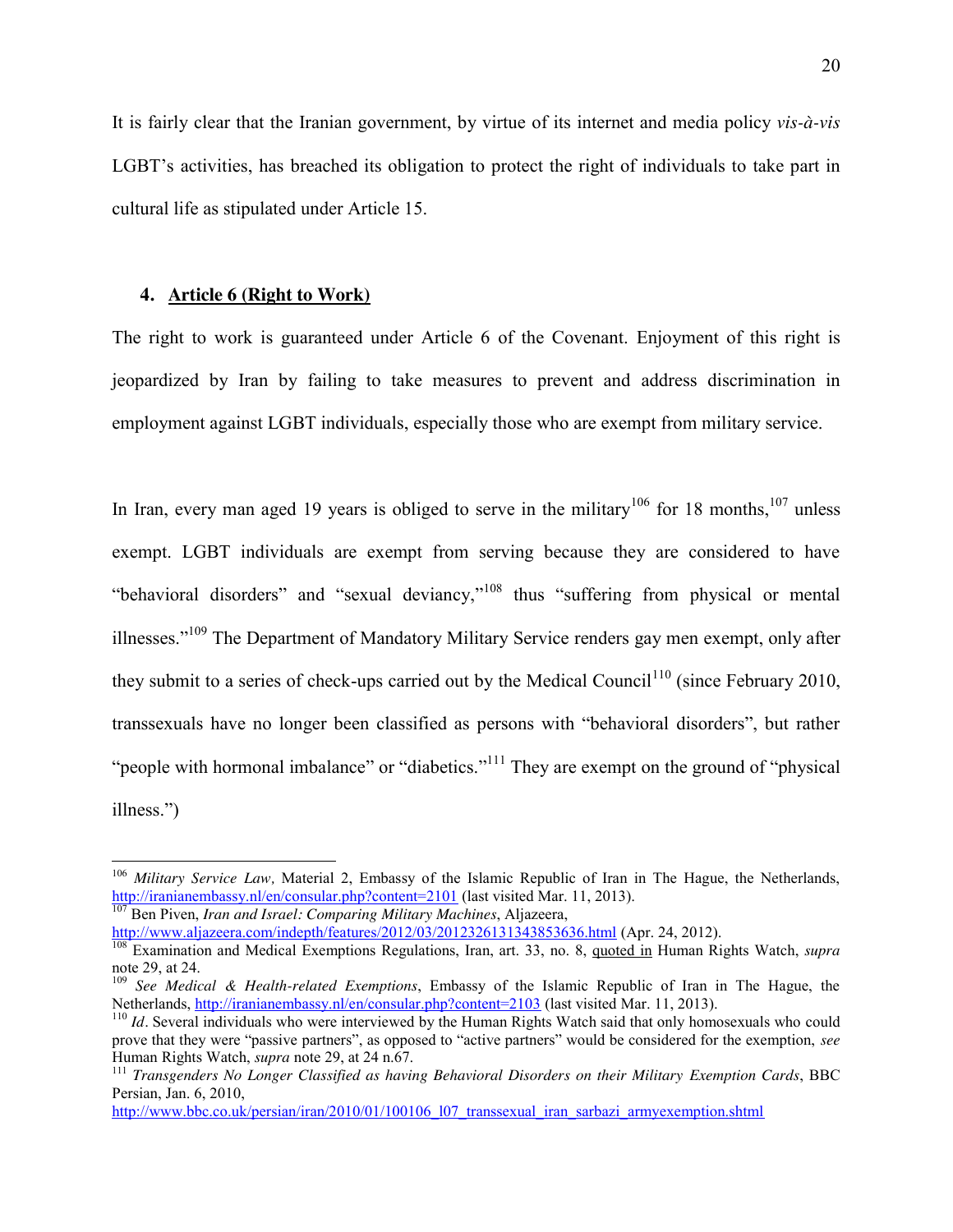This exemption impacts negatively on gay men in Iran, as their military exemption card states the reason of their exemption—a stigmatized status that ensures discrimination. Various gay men have ascribed this card to be the reason why they find it difficult to obtain a job.<sup>112</sup> For example, Yousef,<sup>113</sup> an Iranian homosexual who fled to Turkey said that his military exemption card reads "Article 33, paragraph 8," the provision under Iranian military regulation which exempts LGBT individuals from serving by reason of "behavioral disorders."<sup>114</sup> He further said, "I wanted to work at a magazine, but I couldn't because of what was written on my card."<sup>115</sup>

Moreover, many gay men report that they found it very difficult to find an employment or that they lost their jobs, either because of their sexual orientation or because of their physical appearance which may be associated with homosexuality. For instance, an IRQO's client described how his colleagues took his laptop and found out about the gay websites he had accessed.<sup>116</sup> They reported him to the authorities, and he was summoned to court.<sup>117</sup> Fearing persecution, he fled Iran, with the consequence of losing his job.<sup>118</sup> Another client of IRQO, N.H., was interrogated and harassed multiple times due to his rather feminine appearance, which forced him to leave Iran, as well as his job.<sup>119</sup> A similar story was told by Afsaneh, a transwoman

 $\overline{a}$ 

<sup>(</sup>accessed Aug. 23, 2010), <u>quoted in</u> Human Rights Watch, *supra* note 29, at 24 n.66.<br><sup>112</sup> Human Rights Watch, *supra* note 29, at 24.<br><sup>113</sup> He asked to be identified only by his first name.<br><sup>114</sup> Omid Memarian and Roxan <http://www.thedailybeast.com/articles/2012/07/28/outed-by-the-military-some-gays-fleeing-iran.html> (Jul. 28, 2012).<br><sup>115</sup> *Id.*<br><sup>116</sup> IRQO wishes to maintain the anonymity of this person. His files are on IRQO's record.<br><sup>118</sup> *Id.* <sup>119</sup> His files are on IRQO's record.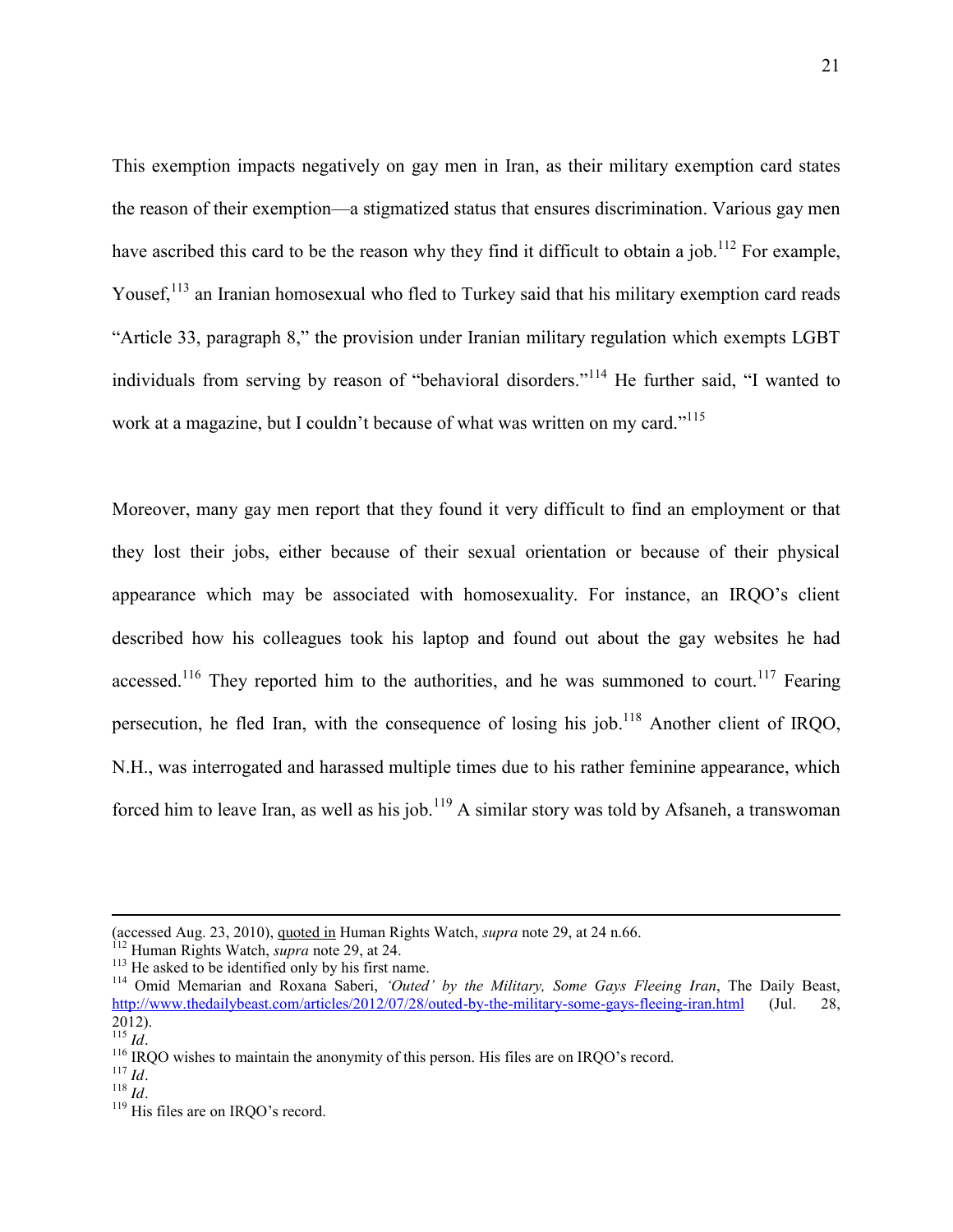who described how difficult it was to look for a job despite having had a sex reassignment surgery and legally changed her identity.<sup>120</sup>

These incidents raise concerns about the government of Iran with respect to Article 6. By introducing military exemption card which stigmatizes LGBT persons, the government has induced discrimination based on sexual orientation. This is contrary to the scope of Iran's obligation under Article 6, as interpreted by the CESCR in General Comment No. 18, namely "refraining from denying or limiting equal access to decent work for all persons, especially **disadvantaged and marginalized individuals and groups,** including ... **members of minorities** ... In particular, States parties are bound by the obligation to ... take measures to **combat discrimination** and to **promote equal access and opportunities**" <sup>121</sup> (emphasis added). Also, by failing to take positive actions to prevent and suppress discrimination in employment faced by LGBT persons, the government has also committed "violation of the obligation to fulfill", namely "the failure of States parties to take all necessary steps to ensure the realization of the right to work," such as "**the failure to adopt or implement a national employment policy** designed **to ensure the right to work for everyone**" and "**the failure to monitor the realization of the right to work** at the national level..."<sup>122</sup> (General Comment No. 18, emphasis added).

<sup>&</sup>lt;sup>120</sup> Human Rights Watch interview with Afsaneh, April 11, 2010, quoted in Human Rights Watch, supra note 29, at 84.

<sup>&</sup>lt;sup>121</sup> Committee on Economic, Social, and Cultural Rights, *General Comment No. 18*, Article 6 of the International *Covenant on Economic, Social and Cultural Rights*, adopted on 24 November 2005, Thirty-fifth session, Geneva, 7- 25 November 2005, UN Economic and Social Council, E/C.12/GC/18, 6 February 2006, at 7, ¶ 23. <sup>122</sup> *Id.*, at 10, ¶ 36.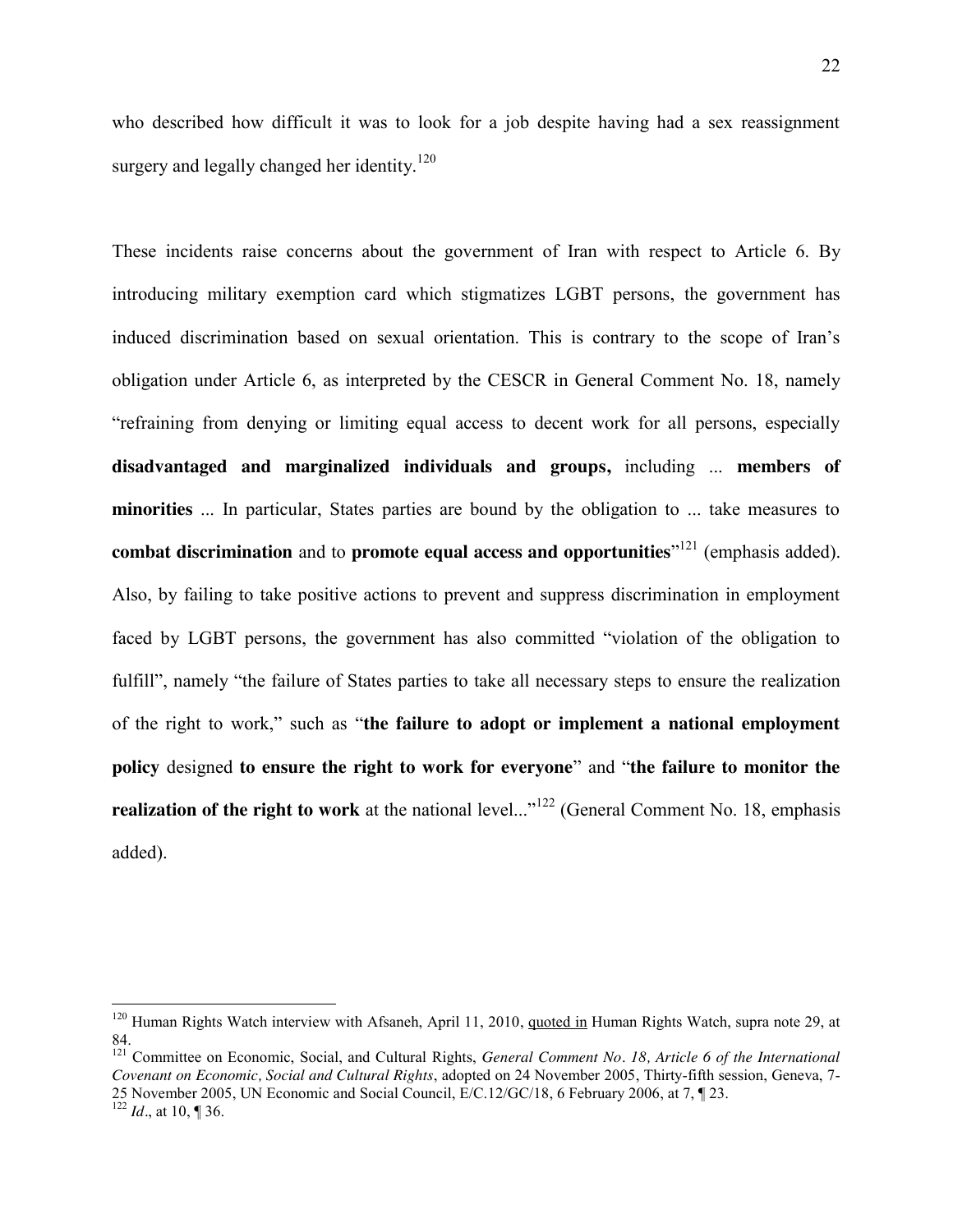#### **IV. CONCLUSION**

Due to its actions and omissions, Iran has violated the economic, social, and cultural rights of LGBT individuals under the ICESCR, namely: the right not to be subject to discrimination (Article 2, par. 2), the right to health (Article 12), the right to take part in cultural life (Article 15), and the right to work (Article 6). The violations are largely attributed to homophobia which has been deeply rooted in the Iranian society, taught and promoted in every generation, and wholeheartedly sponsored by the State. This can be seen from president Ahmadinejad's statement in 2007, in which he denied the existence of homosexuals in Iran. Indeed, this sent a powerful message to the world: the fact that the President of Iran rejected the existence of LGBT persons means that they are outcasts in Iran. They do not exist, and neither do their rights. This premise may explain years of injustice faced by Iranian LGBT community.

#### **V. RECOMMENDATIONS**

#### **The Iranian government should:**

- 1. Repeal all discriminatory laws and regulations which deprive LGBT individuals of their rights under the Covenant on the ground of their sexual orientations;
- 2. Bring anyone responsible for murder, torture, rape, and other forms of violence against LGBT persons to justice;
- 3. Adopt legislation to regulate the practices of sex reassignment surgery, ensure their quality, and provide protection to patients in case of malpractice;
- 4. Adopt legislation to outlaw forcible sex reassignment surgery;
- 5. Establish counseling facilities and strengthen the role of psychologists for LGBT individuals whose mental health is compromised;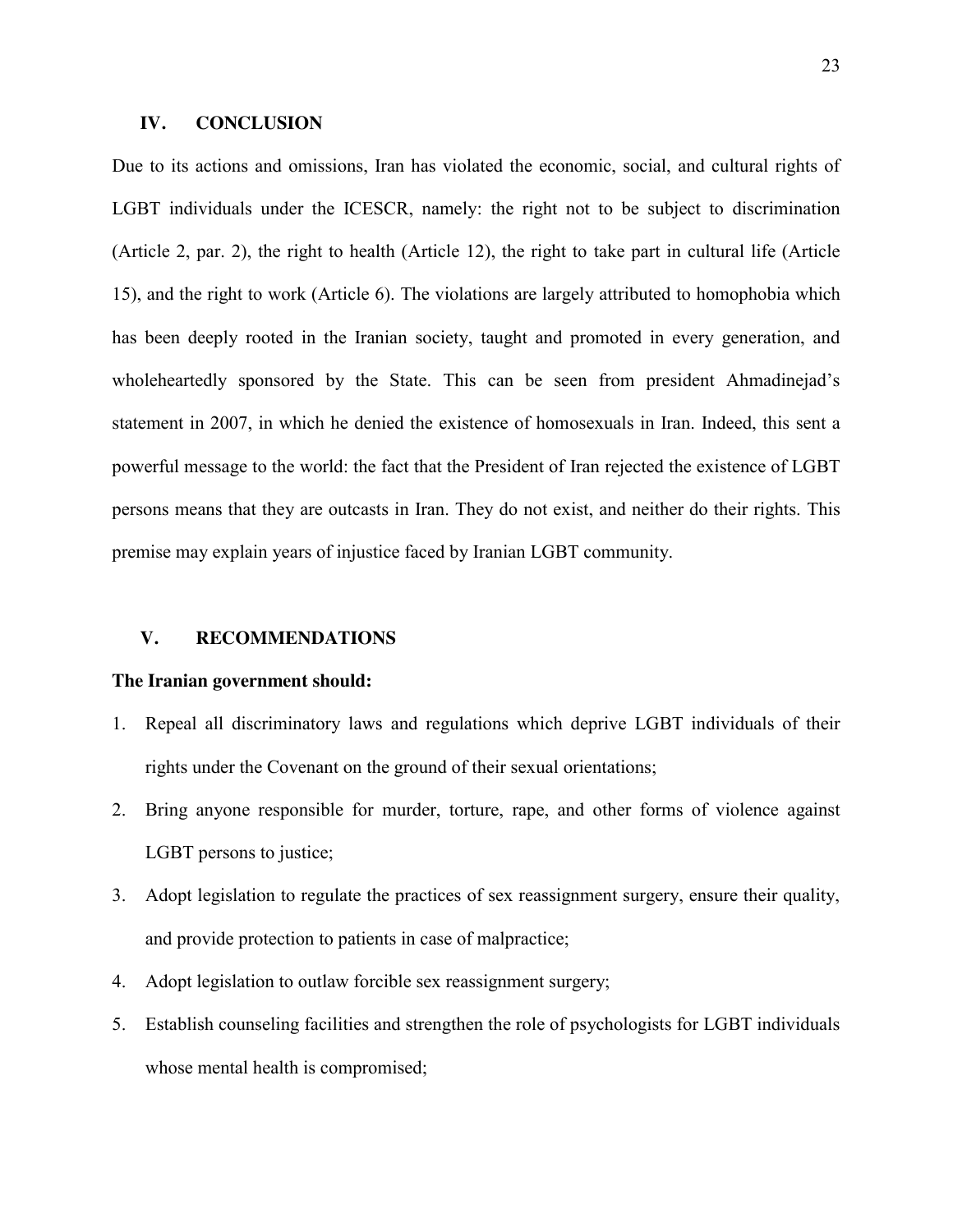- 6. Provide the widest access to medical care for LGBT individuals living with HIV;
- 7. Abolish corporal punishment and death penalty for "non-serious crimes";
- 8. Abolish censorship and cease interference with LGBT activities on the internet and other communication media;
- 9. Repeal all laws and regulations that classify homosexuality as "behavioral disorder" or "sexual deviancy", and consequently, adopt legislation to prohibit the inclusion of such derogatory labels in military exemption cards;
- 10. Adopt a national employment policy designed to ensure the right to work for everyone and to monitor the realization of the LGBT persons' right to work.

#### **VI. PROPOSED QUESTIONS FOR THE GOVERNMENT OF IRAN**

- 1. Does the government of Iran take into account that its obligation under Article 2 par. (2) of the Covenant includes the obligation not to discriminate on the basis of "other status", including "sexual orientation", in accordance with the CESCR General Comment No. 20? If not, why?
- 2. How does the government of Iran perceive the CESCR General Comments? Has the government followed the General Comments in implementing its obligations under the Covenant? If not, why?
- 3. Is the government aware of any persecution, torture, ill-treatment, arbitrary arrest, harassment, rape, and other forms of sexual violence possibly committed by the State authorities against members of the LGBT community? Has there been investigation or prosecution of potentially responsible individuals?
- 4. What measures, if any, has the government taken to: